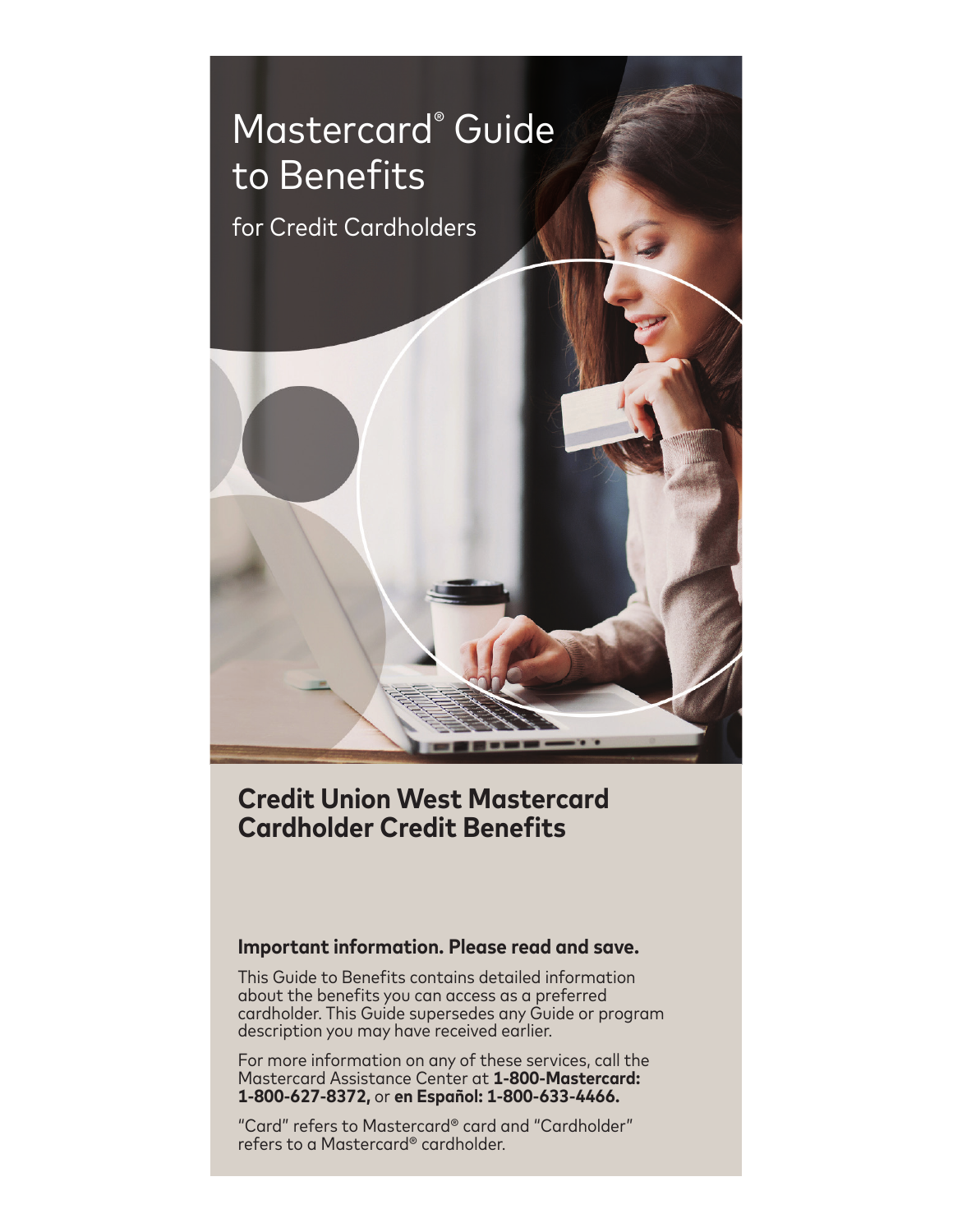#### Key Terms

Throughout this document, You and Your refer to the **cardholder** or **authorized user** of the **covered card.** We, Us, and Our refer to New Hampshire Insurance Company, an AIG Company. Other words and phrases that appear in bold have special meaning. Refer to the Definitions section below.

**Account Holder** means a person to whom an **eligible account** is issued and who holds the **eligible account** under his or her name.

**Administrator** means Sedgwick Claims Management Services, Inc. You may contact the **Administrator** if you have questions regarding this coverage or would like to make a claim. The **Administrator** may be reached by phone at **1-800-Mastercard.**

**Authorized driver(s)** means a driver with a valid driver's license issued from their state of resident and indicated on the **rental agreement**.

**Auction (online or live)** means a place or Internet site where items are sold through price bids, price quotes; or where prices fluctuate based on the number of people purchasing, or interested in purchasing a product. (Examples include, but are not limited to, Ebay, Ubid, Yahoo, public or private live **auctions**, etc.).

**Authorized User** means an individual who is authorized to make purchases on the **covered card** by the **Cardholder** and is recorded by the Participating Organization on its records as being an **authorized user**.

**Burglary** means the taking of unattended personal property owned by you, from your registered hotel or motel room by **forcible entry**.

**Cardholder** means the person who has been issued an account by the Participating Organization for the **covered card**.

**Carry-on Luggage** means suitcases or other containers specifically designated for carrying personal property, which are carried on board a **common carrier** by you.

**Charge** means any non-refundable cancellation or change fee imposed by the **common carrier**.

**Checked Luggage** means suitcases or other containers specifically designated for carrying personal property, for which a claim check has been issued to you by a **common carrier**.

**Common Carrier** means an air, land, or water motorized transportation carrier operating under a regularly published schedule and current license as required by law for the conveyance of passengers. **Common carrier** does not include helicopters, taxis rental cars, hired cars, and private and contract carriers.

**Covered Card** means the active and valid Mastercardbranded payment card.

**Damage** means items that can no longer perform the function they were intended to do in normal service due to broken parts, material or structural failures.

**Destination** means the place where you expect to travel on Your **trip** as indicated on Your **common carrier** ticket.

**Domestic Partner** means an unmarried person in an intimate, committed relationship of mutual caring. They must share responsibility for basic living expenses with you. They must be at least eighteen (18) years old and not currently married and/or committed to another person.

**Economy Fare** means the lowest published rate for the most direct one-way ticket on the **common carrier** used for your **trip**.

**Eligible Account** means the account associated with the **cardholder's** U.S. issued credit card, debit card, checking account, line of credit, loan, certificate of deposit or other account that is eligible for coverage under the **group policy**.

**Eligible Cellular Wireless Telephones** means the cellular telephones associated with the primary line and additional or supplemental lines on the **eligible person's** monthly billing statement from a cellular provider for the billing cycle preceding the month in which the theft or **damage** occurred.

**Eligible Person** means a **cardholder** who **charges** his or her monthly bill for an **eligible cellular wireless telephone** to his or her **covered card**. No person or entity other than the **eligible person(s)** described shall have any legal or equitable right, remedy or claim for the insurance proceeds arising out of this coverage.

**Evidence of Coverage (EOC)** means this document describing the terms, conditions, and exclusions of coverage.

**Family Member** means the spouse or **domestic partner** of you. It includes unmarried children of you under nineteen (19) years of age. It also includes unmarried children under twentysix (26) years of age if a full-time student at an accredited college or university.

**Forcible Entry** means access to your hotel or motel room that has been gained by breaking and entering a locked door, window, or any other opening.

**Group Policy** means the Cellular Protection Insurance Policy entered between New Hampshire Insurance Company, an AIG Company, and Mastercard Insurance Master Trust, which is the subject of this Guide to Benefits.

**Inclement Weather** means any severe weather condition which delays the scheduled arrival or departure of a **common carrier**.

**Injury** means bodily **injury** caused by an accident that occurs while you are covered under this program, and results directly and independently of all other causes of loss. The **injury** must be verifi ed by a **physician**.

**Lost** means luggage (including personal property contained within) that is missing for 10 consecutive days and whose whereabouts are unknown to you or the **common carrier**.

**Medically Imposed Restrictions** means a restriction certified by your **physician** prohibiting you from traveling on a **common carrier**.

**Mysteriously Disappear** means the vanishing of an item in an unexplained manner where there is absence of evidence of a wrongful act by a person or persons.

**Non-auction Internet Advertisements** means advertisements posted on the Internet, by a non-**Auction** Internet merchant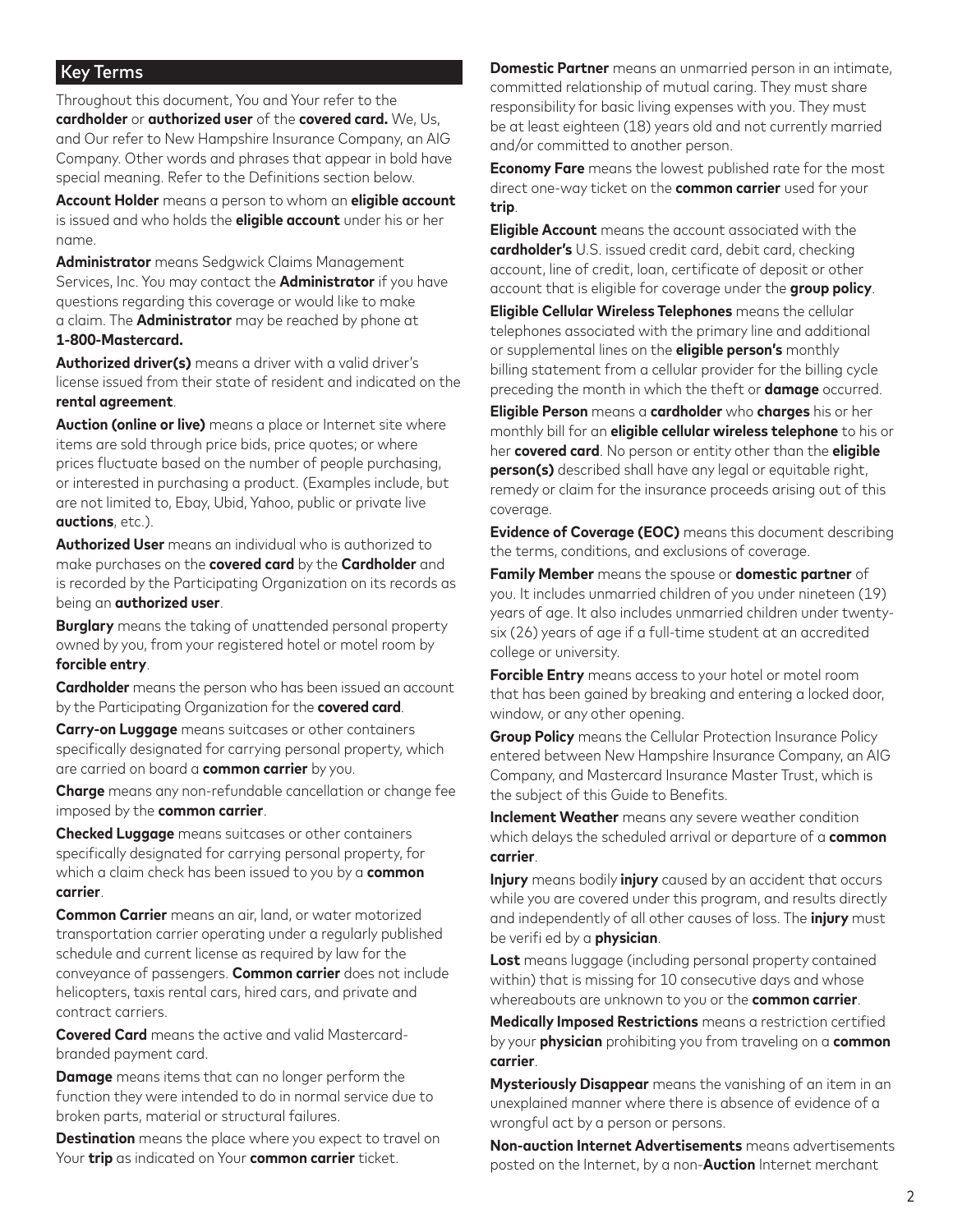with a valid tax identifi cation number. The advertisement must have been posted within thirty (30) days after the date you purchased the product and must be for the identical item (advertisement must verify same manufacturer and model number). The printed version of the Internet advertisement must include the merchant's Internet address and customer service telephone number, as well as the item including manufacturer, model number, sale price and date of publication.

**Physician** means a licensed medical, surgical, or dental practitioner acting within the scope of his or her license. The treating **physician** may not be you, your **family member**, a **traveling companion** or related to you by blood.

**Pre-existing Medical Condition** means any condition resulting from any **injury** or **sickness** affecting you, a **traveling companion**, or a **family member** traveling with you within the sixty (60) day period prior to the purchase date of your **trip**. The condition must have (a) first manifested itself or exhibited symptoms which would have caused one to seek diagnosis, care, or treatment; (b) required taking prescribed drugs or medicine; or (c) required medical treatment or treatment was recommended by a **physician**. Taking maintenance medications for a condition that is considered stable shall not be included as a **pre-existing medical condition**.

**Printed Advertisements** means advertisements appearing in a newspaper, magazine, store circular, or catalog which state the authorized dealer or store name, item (including make, model number), and sale price. The advertisement must have been published within thirty (30) days after the date you purchased the product and must be for the identical item (advertisement must verify same manufacturer and model number).

**Rental agreement** means the entire agreement or contract that you receive when renting a **vehicle** from a **vehicle** rental agency that describes in full all of the terms and conditions of the rental, as well as the responsibility of all parties under the **rental agreement**.

**Return Destination** means the place to which You expect to return from Your **trip** as indicated on Your **common carrier** ticket.

**Sickness** means an illness or disease that is diagnosed or treated by a **physician**.

**Stolen** means items that are taken by force and/or under duress or the disappearance of the item from a known place under circumstances that would indicate the probability of theft.

**Stolen (Cellular)** means taken by force and/or under duress or a loss which involves the disappearance of an **eligible cellular wireless telephone** from a known place under circumstances that would indicate the probability of theft and for which a police report was filed within forty-eight hours of the theft.

**Traveling Companion** means any individual(s) with whom you have arranged to travel on the same **trip** with the same itinerary and for which the cost of **trip** was **charged** with your **covered card**.

**Trip** means a scheduled period of travel with a **destination** and **return destination** away from your primary residence using a **common carrier**.

**Trip Completion Date** means the date on which you are scheduled to return to the **return destination**.

**Trip departure date** means the date on which you are originally scheduled to leave on your **trip**.

**United States Dollars (USD)** means the currency of the United States of America.

**Vehicle** means a land motor **vehicle** with four wheels that is designed for use on public roads and intended for use on a bound surface such as concrete and tarmac. This includes minivans and sport utility **vehicles** that are designed to accommodate less than nine (9) passengers.

#### **MasterRental**

Various provisions in this document restrict coverage. Read the entire document carefully to determine all rights and duties and what is and is not covered.

#### Key Terms

Please see the 'Key Terms' section for the terms used throughout this benefit.

#### Evidence of Coverage

This **EOC** replaces all prior disclosures, program descriptions, advertising, and brochures by any other party. We reserve the right to change the benefits and features of these programs at any time. Notice will be provided for any changes. Pursuant to the below terms and conditions herein, when you rent a **vehicle** for fifteen (15) consecutive days or less with your **covered card**, you are eligible for benefits hereunder.

#### A. To get coverage:

- **•**You must initiate and then pay for the entire **rental agreement** (tax, gasoline, and airport fees are not considered rental **charges**) with your **covered card** and/or the accumulated points from your **covered card** at the time the **vehicle** is returned. If a rental company promotion/discount of any kind is initially applied toward payment of the rental **vehicle**, at least one (1) full day of rental must be billed to your **covered card**.
- **•**You must decline the optional collision/**damage** waiver (or similar coverage) offered by the rental company.
- **•**You must rent the **vehicle** in your own name and sign the **rental agreement**.
- **•**Your **rental agreement** must be for a rental period of no more than fifteen (15) consecutive days. Rental periods that exceed or are intended to exceed fifteen (15) consecutive days are not covered.

#### B. The kind of coverage you receive:

We will pay for the following on a secondary basis:

- **•**Physical **damage** and theft of the **vehicle**, not to exceed the limits outlined below.
- **•**Reasonable loss of use **charges** imposed by the **vehicle** rental company for the period of time the rental **vehicle** is out of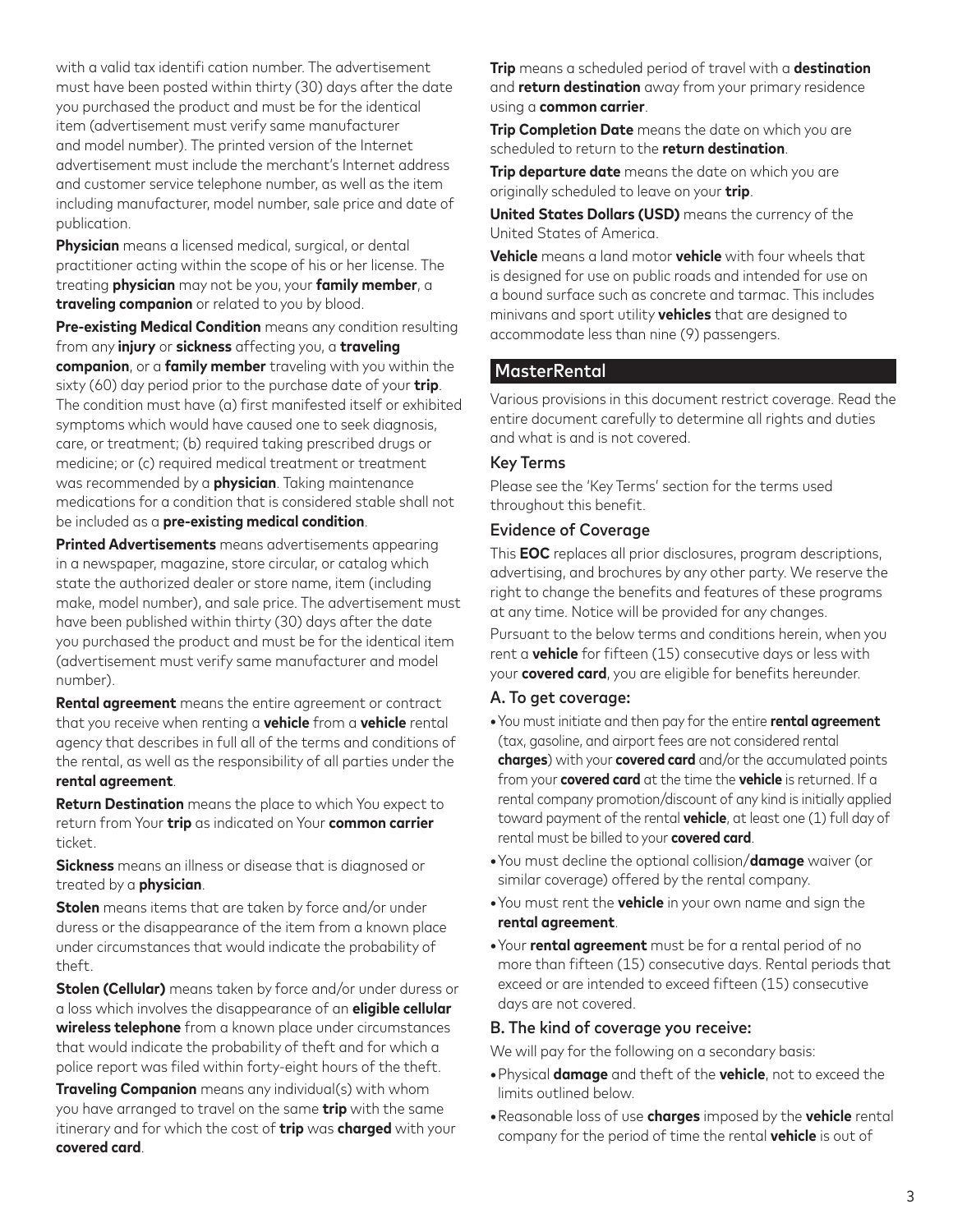service. Loss of use **charges** must be substantiated by a location and class specific fleet utilization log.

**•**Towing **charges** to the nearest collision repair facility.

This coverage is not all-inclusive, which means it does not cover such things as personal **injury**, personal liability, or personal property. It does not cover you for any **damages** to other **vehicles** or property. It does not cover you for any **injury** to any party.

#### C. Coordination of Benefits:

When coverage hereunder is provided on a secondary basis and a covered loss has occurred, the order in which benefits are determined shall be made as follows:

- 1. You or an **authorized driver's** primary auto insurance;
- 2. Collision/**damage** waiver provided to you by the rental agency;
- 3. Any other collectible insurance;
- 4. The coverage provided under this **EOC**.

If you or an **authorized driver's** primary auto insurance or other coverage has made payments for a covered loss, we will cover your deductible and any other eligible amounts, described under the kind of coverage you receive, not covered by the other insurance.

**Note:** In certain parts of the United States and Canada losses to rental **vehicles** that are covered by your personal **vehicle** liability insurance policy may not be subject to a deductible, which means that you may not be eligible to receive any coverage under this program. Contact your insurance provider for full coverage details pertaining to your personal **vehicle** liability insurance policy (or similar coverage).

If you do not have other insurance or your insurance policy does not cover you in territories or countries outside of the United States, coverage is considered primary coverage subject to any applicable economic and trade sanctions conditions.

#### D. Who is covered:

The **covered card cardholder** and those designated in the **rental agreement** as **authorized drivers**.

#### E. Excluded Vehicles:

This coverage does not apply to any:

- **•Vehicles** not required to be licensed.
- **•**All full-size vans mounted on truck chassis (including, but not limited to, Ford EconoVan), cargo vans, campers, off-road **vehicles**, and other recreational **vehicles**.
- **•**Trailers, motorbikes, motorcycles, and any other **vehicle** having fewer than four (4) wheels.
- **•**Antique **vehicles** (**vehicles** that are more than twenty (20) years old or have not been manufactured for at least ten (10) years), or limousines.

#### F. Where you are covered:

Coverage is available worldwide; provided coverage is not available in countries where:

**•**This **EOC** or the **group policy** is prohibited by that country's law;

**•**The terms of the **EOC** or the **group policy** are in conflict with the laws of that country;

In addition, we shall not be deemed to provide cover and we shall not be liable to pay any claim or provide any benefit under the **group policy** to the extent that the provision of such cover, payment of such claim or provision of such benefit would expose us, our parent company or its ultimate controlling entity to any sanction, prohibition or restriction under United Nations resolutions or the trade or economic sanctions, laws or regulations of the European Union or the United States of America. Wherever coverage provided by this policy would be in violation of any economic or trade sanctions, such coverage shall be null and void.

#### G. Coverage limitations:

We will pay the lesser of the following:

- **•**Reasonable and customary **charges** of repair or the actual repair amount;
- **•**Wholesale market value less salvage and depreciation;
- **•**The rental agencies purchase invoice less salvage and depreciation;
- **•**The contractual liability assumed by you or an **authorized driver** of the rental **vehicle**;
- **•**The actual cash value;

In addition, coverage is limited to \$500 per incident for the reasonable loss of use **charges** imposed by the **vehicle** rental company for the period of time the rental **vehicle** is out of service. We will not pay for or duplicate the collision/**damage** waiver coverage offered by the rental agency.

#### H. What is NOT covered:

This coverage does not apply to:

- **•**Any personal item actually or allegedly **stolen** from the interior or exterior of rental **vehicles**.
- **•Vehicle** keys or portable Global Positioning Systems (GPS).
- **•Vehicles** not rented by the **cardholder** or **authorized user** on the **covered card**.
- **•**Any person not designated in the **rental agreement** as an **authorized driver**.
- **•**Any obligations you assume other than what is specifically covered under the **rental agreement** or your personal **vehicle** liability insurance policy or other indemnity policy.
- **•**Any actual or alleged violation of the written terms and conditions of the **rental agreement**.
- **•**Any actual or alleged loss that occurs while driving under the influence of drugs or alcohol.
- **•**Any actual or alleged loss associated with racing or reckless driving.
- **•**Any actual or alleged losses involving the theft of the rental **vehicle** when you or an **authorized driver** cannot produce the keys to the rental **vehicle** at the time of reporting the incident to the police and/or rental agency, as a result of negligence. Loss of keys is considered negligence.
- **•**Mechanical failures caused by wear and tear, gradual deterioration, or mechanical breakdown.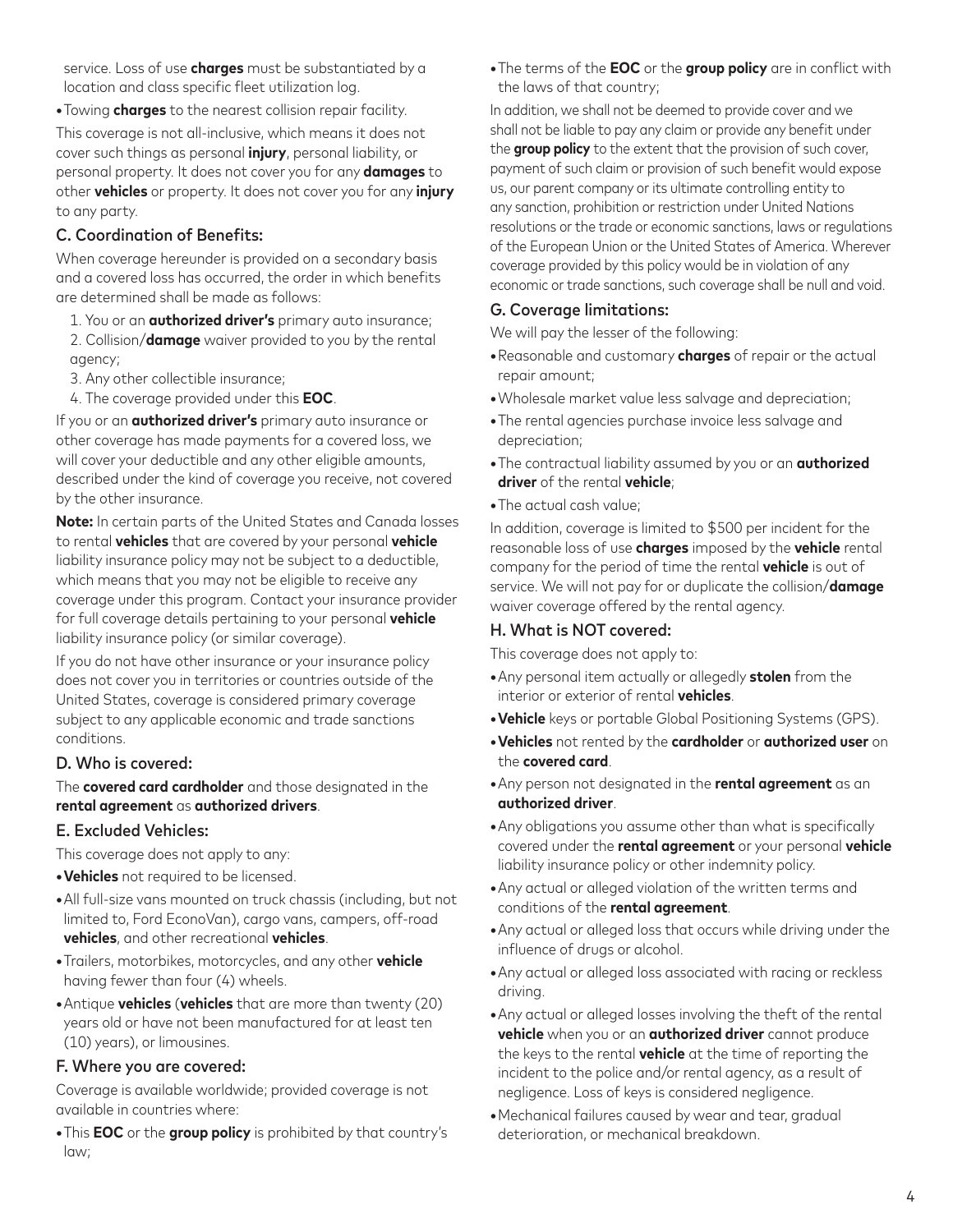- **•**Subsequent **damages** resulting from a failure to protect the rental **vehicle** from further **damage**.
- **•**Blowouts or tire/rim **damage** unless caused by theft, vandalism or **vehicle** collision.
- **•**Rental **vehicles** where collision/**damage** waiver coverage (or similar coverage) was accepted/purchased by you.
- **•**Any **damage** that is of an intentional or non-accidental nature, caused by you or an **authorized driver** of the rental **vehicle**.
- **•**Depreciation, diminishment of value, administrative, storage, or other fees **charged** by the **vehicle** rental company.
- **•Vehicles** with a **rental agreement** that exceeds or is intended to exceed a rental period of fifteen (15) consecutive days from a rental agency.
- **•**Losses resulting from any kind of alleged or actual illegal activity.
- **•Damage** sustained on any road not regularly maintained by a municipal, state, or federal entity.
- **•**Losses as a result of war or hostilities of any kind (including, but not limited to, any actual or alleged invasion, terrorism, rebellion, insurrection, riot, or civil commotion); confiscation or **damage** by any government, public authority, or customs official; risks of contraband; illegal activity or acts.
- **•**Any loss involving the rental **vehicle** being used for hire, for commercial use, or as a public or livery conveyance.
- **•**Theft of, or **damage** to, unlocked or unsecured **vehicles**.
- **•**Value-added tax, or similar tax, unless reimbursement of such tax is required by law.
- **•Vehicles** rented on a monthly basis.
- **•**Loss arising from any items not installed by the original manufacturer.
- **•**Loss arising from any inherent **damage**.
- **•Damage** to windshields which is not the result a collision or roll-over (**damage** to a windshield is covered if such **damage** is due to road debris or road hazard).
- **•Vehicle** leases or mini-leases.
- **•**Indirect or direct **damages** resulting from a covered claim.
- **•Charges** for gasoline or airport fees.

#### **I. How to file a claim:**

- **•**Call **1-800-Mastercard** or go to **www.mycardbenefits.com** to initiate a claim. You must report the claim within sixty (60) days of the loss or the claim may not be honored.
- **•**You may choose to assign your benefits under this insurance program to the rental agency from which you rented your **vehicle**. Please contact us or our **administrator** for further details.
- **•**You must submit the following proof of claim documentation within one hundred and eighty (180) days of the incident or the claim will not be covered:
- o Receipt showing the **vehicle** rental **charge**.
- o Statement showing the **vehicle** rental **charge**.
- o The **rental agreement** (front and back).
- o Copy of your valid driver's license (front and back).
- o Copy of the declarations page of any personal **vehicle** liability insurance policy and/or other valid insurance or coverage.
- o Police report when the **vehicle** is **stolen**, vandalized (regardless of the **damage**), or involved in a collision that requires the **vehicle**; to be towed, in a multi-**vehicle** collision, or the **vehicle** is not drivable.
- o Itemized repair estimate from a factory registered collision repair facility.
- oCopy of any **vehicle** rental company promotion/discount, if applicable.
- o Copy of the **vehicle** rental location class specific fleet utilization log, if loss of use **charges** are being claimed. You must secure this log from the rental agency.
- o Any other documentation that may be reasonably requested by us or our **administrator** to validate a claim.

#### Legal Disclosure

Please see the 'Legal Disclosure' section for all disclosures for this benefit.

## Purchase Assurance

Various provisions in this document restrict coverage. Read the entire document carefully to determine all rights and duties and what is and is not covered.

#### Key Terms

Please see the 'Key Terms' section for the terms used throughout this benefit.

#### Evidence of Coverage

Pursuant to the below terms and conditions, when an item you bought with your **covered card** is **damaged** or **stolen** within ninety (90) days of purchase, you may be eligible for benefits under this coverage.

#### A. To get coverage:

**•**You must purchase the new item entirely with your **covered card** and/or accumulated points from your **covered card** for yourself or to give as a gift.

#### B. The kind of coverage you receive:

- **•**Most items you purchase entirely with your **covered card** are covered if **damaged** or **stolen** for ninety (90) days from the date of purchase as indicated on your **covered card's** receipt.
- **•**Items you purchase with your **covered card** and give as gifts also are covered.
- **•**This coverage is secondary to any other applicable insurance or coverage available to you or the gift recipient. Coverage is limited to only those amounts not covered by any other insurance or coverage benefit.

#### C. Coverage limitations:

- **•**Coverage is limited to the lesser of the following:
- o The actual cost of the item (excluding delivery and transportation costs).
- o A maximum of \$1,000 per loss and a total of \$25,000 per **cardholder** account per twelve (12) month period.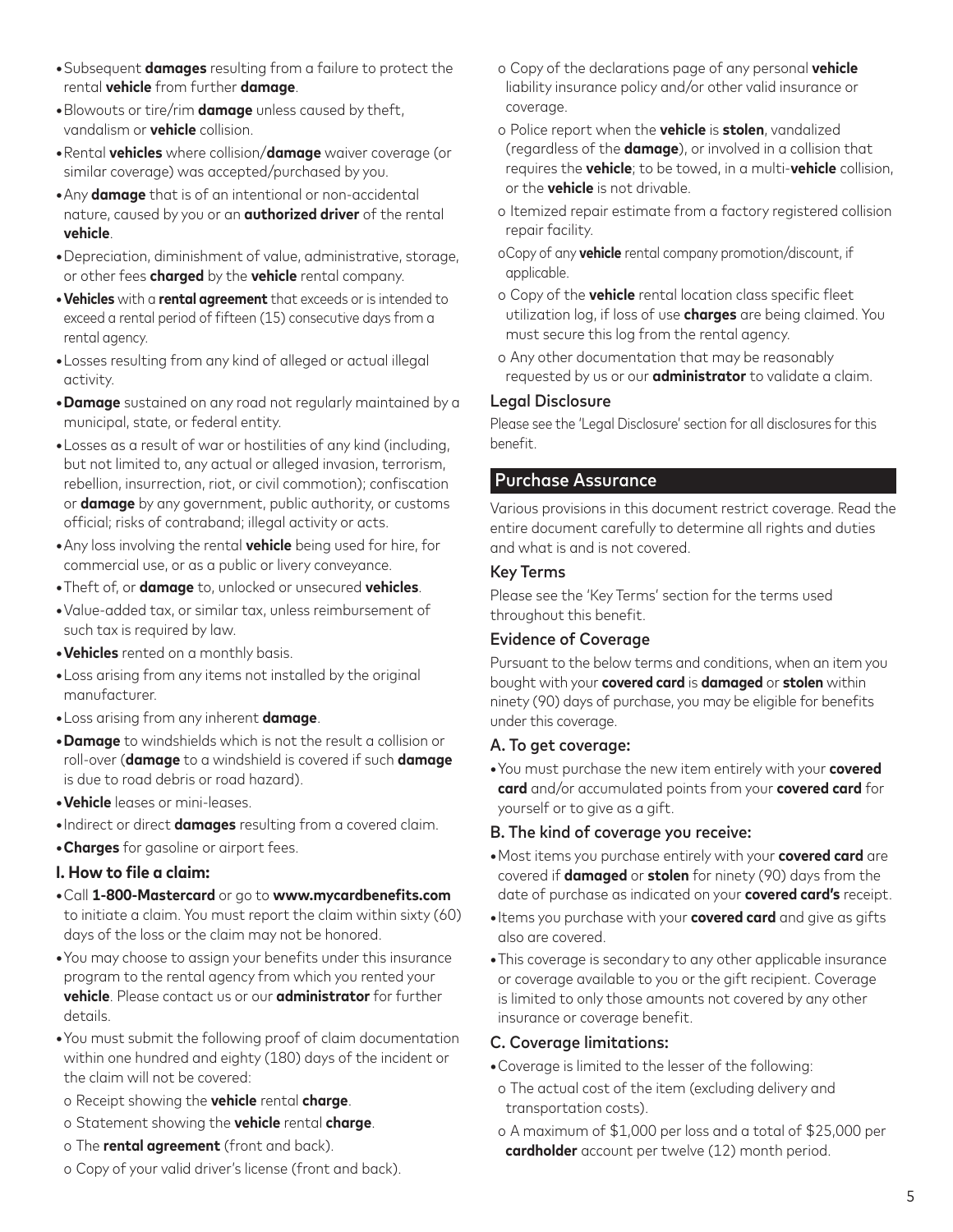- **•**Purchases that are made up of a pair or set will be limited to the cost of repair or replacement of the specific item **stolen** or **damaged**. If the specific item cannot be replaced individually or repaired, the value of the pair or set will be covered not to exceed the limits above.
- **•**Coverage for actual or alleged **stolen** or **damaged** jewelry or fine art will be limited to the actual purchase price as listed on your **cardholder** statement, regardless of sentimental or appreciated market value.
- **•**We shall not be deemed to provide cover and we shall not be liable to pay any claim or provide any benefit under the **group policy** to the extent that the provision of such cover, payment of such claim or provision of such benefit would expose us, our parent company or its ultimate controlling entity to any sanction, prohibition or restriction under United Nations resolutions or the trade or economic sanctions, laws or regulations of the European Union or the United States of America. Wherever coverage provided by this policy would be in violation of any economic or trade sanctions, such coverage shall be null and void.

## D. What is NOT covered:

This coverage does not apply to:

- **•**Items left in public sight, out of arm's reach, lacking care, custody or control by the **cardholder**.
- **•Lost** items, and items that **mysteriously disappear** (the only proof of loss is unexplained or there is no physical evidence to show what happened to the item) without any evidence of a wrongful act.
- **•**Items that are actually or allegedly **stolen** from any location or place (including, but not limited to, exercise facilities, places of employment, schools, or places of worship) due to the lack of due diligence by you or another party.
- **•**Items **lost**, **stolen**, **damaged**, or mis-delivered while under the care, custody, and control of another party or **common carrier** (including, but not limited to, airlines, the U.S. Postal Service, UPS, FedEx, or other delivery services).
- **•**Losses due to normal wear and tear, misuse, gradual deterioration, and/or abuse.
- **•**Losses resulting from any dishonest, fraudulent, or criminal act committed or arranged by you.
- **•**Losses that cannot be verified or substantiated.
- **•**Items covered by a manufacturer's recall or class action suit.
- **•**Items that you **damage** through alteration (including, but not limited to, cutting, sawing, shaping).
- **•**Used or antique items; collectibles of any kind (such as items designed for people to collect or items that over time become collectibles); recycled, previously owned, refurbished, rebuilt, or remanufactured items.
- **•Stolen** items without a documented report from law enforcement.
- **•**Items that are **damaged** during transport via any mode.
- **•**Items **stolen** from the interior or exterior of a watercraft/ boat, aircraft, motorcycle, automobile or any other motor **vehicles**.
- **•**Motorized **vehicles**, including, but not limited to, automobiles, watercraft/boats, aircraft, and motorcycles, or their motors, equipment, or accessories. Motorized equipment not designed for transportation and used solely for the upkeep and maintenance of a residence is eligible for coverage (including, but not limited to, snow thrower, lawn mowers, and hedge trimmers).
- **•**Land, any buildings (including, but not limited to, homes and dwellings), permanently installed items, fixtures, or structures.
- **•**Traveler's checks, tickets of any kind (e.g., for airlines, sporting events, concerts, or lottery), negotiable instruments, bullion, rare, or precious metals, stamps, and coins, currency or its equivalent.
- **•**Losses caused by insects, animals, or pets.
- **•**Plants, shrubs, animals, pets, consumables, and perishables.
- **•**Items purchased for resale, rental, professional, or commercial use.
- **•**Professional services (including, but not limited to, the performance or rendering of labor or maintenance; repair or installation of products, goods, or property; professional advice of any kind, including, but not limited to, information/ services or advice secured from any help or support line; or technical support for software, hardware, or any other peripherals).
- **•**Application programs, computer programs, operating software, and other software.
- **•**Losses resulting from war or hostilities of any kind (including, but not limited to, invasion, terrorism, rebellion, insurrection, riot, or civil commotion); confiscation or **damage** by any government, public authority, or customs official; risks of contraband; illegal activity or acts.
- **•**Losses caused by power surge, contamination by radioactive or hazardous substances, including mold.
- **•**Direct or indirect loss resulting from any Acts of God (including, but not limited to, flood, hurricane, lightning, and earthquake).
- **•**Losses caused by liquids, fluids, oils, chemicals, or bodily fluids/excretions.
- **•**Game animals, pets, or specimens preserved for display (e.g., fish, birds, reptiles, or mammals).
- **•**Items actually or allegedly **stolen** or **damaged** at a new home construction site.
- **•**Rented, leased, or borrowed items for which you will be held responsible.
- **•Trip**, service, or diagnostic **charges** in the absence of any covered repairs or verified failure.
- **•**Any shipping **charges**, transportation and delivery **charges**, or promised time frames for delivery, whether or not stated or covered by the manufacturer's warranty.
- **•**Interest or conversion fees that are **charged** to you on the **covered card** by the corresponding financial institution.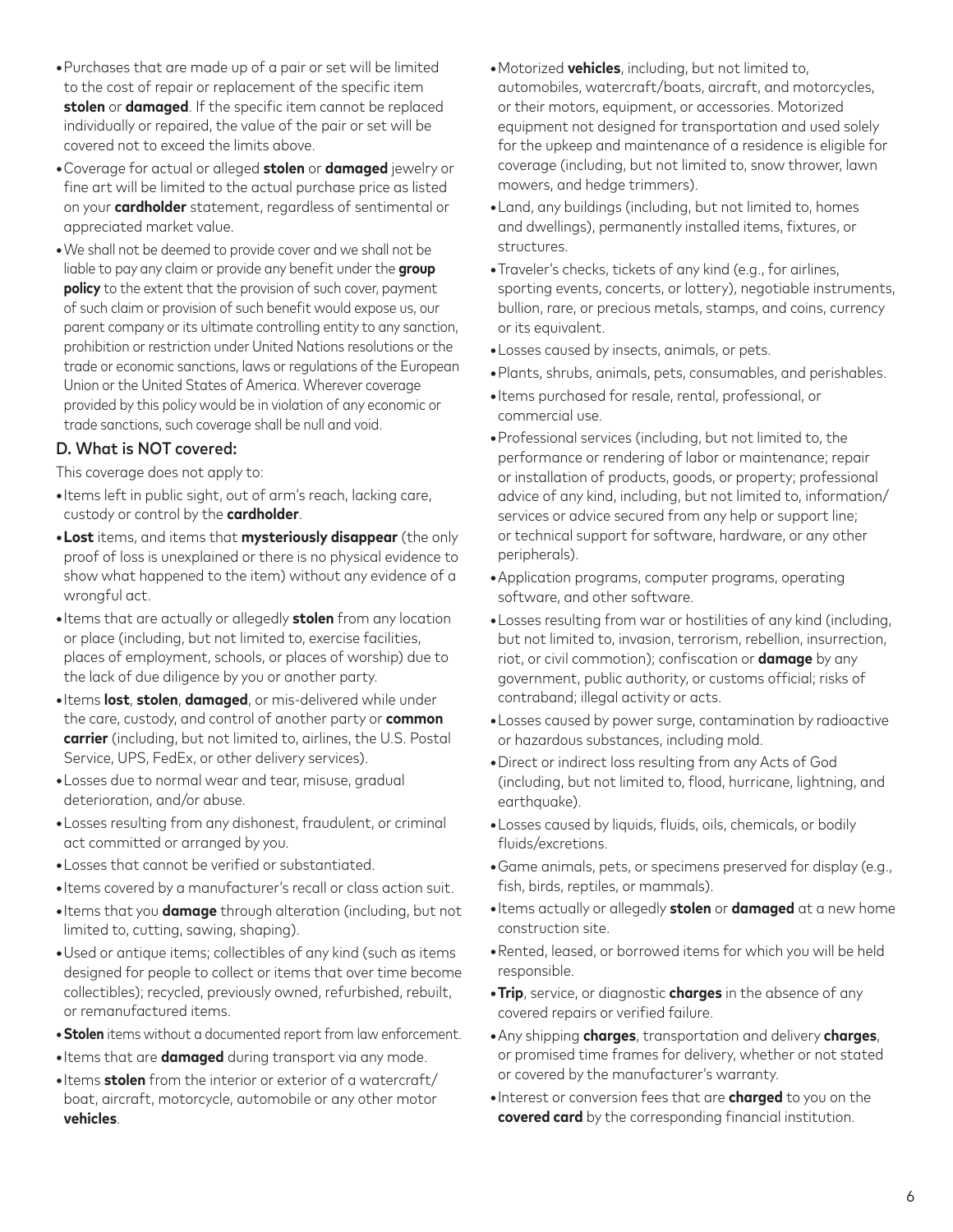## E. How to file a claim:

- **•**Call **1-800-Mastercard** or go to **www.mycardbenefits.com** to initiate a claim. You must report the claim within sixty (60) days of the loss or the claim may not be honored.
- **•**You must submit the following documentation within one hundred and eighty (180) days of the date you report the claim:
- o Repair estimate for **damaged** item(s).
- o Photograph clearly showing **damage**, if applicable.
- o Receipt showing purchase of covered item(s).
- o Statement showing purchase of covered item(s).
- o Report from police listing any items **stolen**.
- o Copy of the declarations page of any applicable insurance policy(ies) or protection (including, but not limited to, homeowner's, renter's, or auto insurance policy(ies)).
- **•**Any other documentation that may be reasonably requested by us or our **administrator** to validate a claim.

#### Legal Disclosure

Please see the 'Legal Disclosure' section for all disclosures for this benefit.

## Travel Assistance Services

Rely on Travel Assistance Services when you're away from home. Travel Assistance Services is your guide to many important services you may need when traveling. Benefits are designed to assist you or your travel companions when you're traveling 50 miles or more from home.\* This is reassuring, especially when visiting a place for the first time or not speaking the language. For services, call **1-800-Mastercard.** Enrollment is automatic and the assistance service is free to **cardholders**. Please keep in mind that you will be responsible for the fees incurred for professional or emergency services requested of Travel Assistance Services (e.g., medical or legal bills).

\*Travel Assistance Services are available worldwide, with the exception of those countries and territories which may be involved in an international or internal conflict, or in those countries and territories where the existing infrastructure is deemed inadequate to guarantee service. You may contact us prior to embarking on a covered **trip** to confirm whether or not services are available at your **destination(s)**.

#### MasterTrip® Travel Assistance

Before you begin your **trip**, MasterTrip provides information on travel requirements including documentation (visas, passports), immunizations or currency exchange rates. The exchange rate provided may differ from the exact rate that issuers use for transactions on your card. Information on exchange rates for items billed on your statement should be obtained from the financial institution that issued your card. MasterTrip will also help you locate any **lost** or **stolen** travel materials, including luggage. This is not an insurance policy for **lost/stolen** luggage and we do not reimburse you for a permanent loss.

If you have a travel emergency and need cash, MasterTrip can arrange to transfer up to \$5,000 from a **family member**, friend, or business account.

This service does not provide maps or information regarding road conditions.

#### Travel Services Medical Assistance

Provides a global referral network of general **physicians**, dentists, hospitals and pharmacies. We can also help you refill prescriptions with local pharmacists (subject to local laws). In the event of emergencies, a stateside **physician** or nurse can be contacted for consultation with the local medical staff and to monitor your condition. If you are hospitalized, we can arrange to have messages relayed home, transfer you to another facility if medically necessary, or have a **family member** or close friend brought to your bedside if you have been traveling alone (at **cardholder's** expense). If a tragedy occurs, we'll assist in securing travel arrangements for you and your travel companion(s).

## MasterLegal® Referral Service

Provides you with English-speaking legal referrals or consults with appropriate embassies and consulates regarding your situation.

Will assist in transfers up to \$5,000 in cash from a **family member**, friend or business to cover legal fees or to post bail. There is no **charge** for referral services; however, legal and bail fees are your responsibility.

#### Master RoadAssist® Roadside Service

(Available only when traveling in the 50 United States and the District of Columbia)

If your car breaks down on the road, just call

**1-800-Mastercard** and tell us where you are.

We'll send someone to the rescue. This is not only reassuring, but it may also save you money because fees for many services (jumpstarts, towing, gas delivery, and tire changes) are prenegotiated. Road service fees will be automatically billed to your Mastercard account.

You are responsible for emergency road service **charges** incurred by towing facilities responding to your dispatch, even if you are not with your **vehicle** (or it's gone) when the tow truck arrives. Mastercard International is not responsible or liable for the service the towing facility provides. Towing facilities are independent contractors, solely liable for their services.

Emergency road service is not available in areas not regularly traveled, in "off road" areas not accessible by ordinary towing **vehicles**, or for over one-ton capacity trailers, campers or If you have a rental car, be sure to call the rental car agency before you call **1-800-Mastercard**, as many rental agencies have special procedures regarding emergency road service assistance.

# Mastercard ID Theft Protection™

#### Program Description:

Mastercard ID Theft Protection (IDT) provides you with access to a number of Identity Theft resolution services, should you believe you are a victim of Identity Theft. This product offering will alert you about possible identity theft by monitoring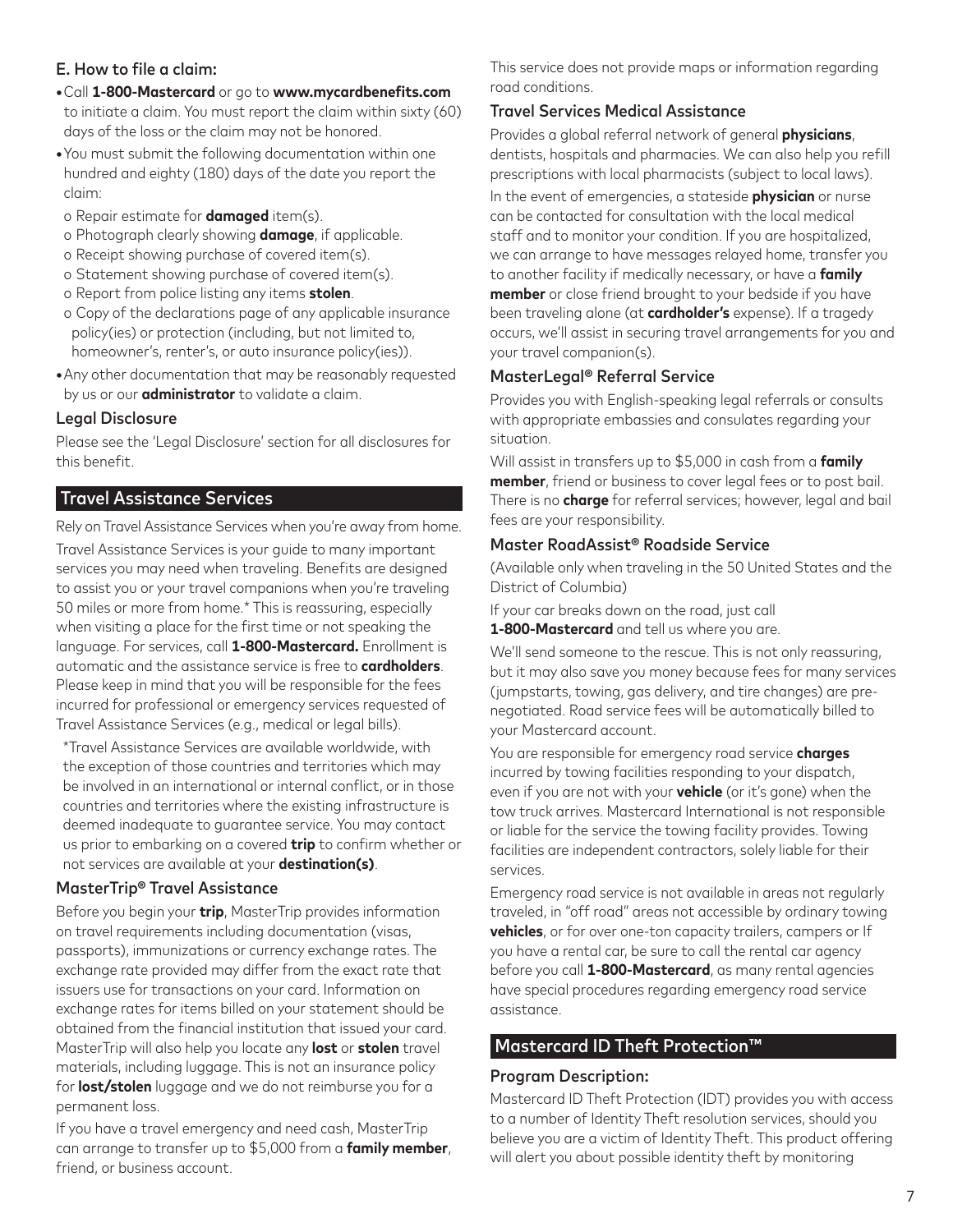the surface, dark and deep web, searching for compromised credentials and potentially damaging use of your registered personal information in order to detect fraud at its inception.

#### Eligibility:

All Mastercard consumer credit **cardholders** in the US are eligible for this coverage.

#### **Access:**

Simply contact **1-800-Mastercard** if you believe you have been a victim of Identity Theft.

## Services Provided:

Services provided are on a 24-hour basis, 365 days a year. In order to receive the following services, you must enroll at **https://mastercardus.idprotectiononline.com/.** The services include:

**Online Monitoring Dashboard (requires activation):** The online monitoring dashboard is the primary user interface for **cardholders**. It serves as a repository of all the personally identifiable information (PII) data the **cardholder** wants to monitor, tracks and displays **cardholders'** risk score, and provides access to identity protection tips. It is also the platform for **cardholders** to respond to identity monitoring alerts.

**Monthly Risk Alert / Newsletter: Cardholders** will receive a monthly newsletter with information on the **cardholder's** risk score, and articles pertaining to good identity protection practices.

**Identity Monitoring:** IDT searches the internet to detect compromised credentials and potentially damaging use of your personal information, and alerts you via email so that you can take immediate action. This platform utilizes automated monitoring and human threat intelligence from cyber operations agents monitoring threat actors and their tactics on the deep and dark web where personal data is bought and sold. Data elements that can be monitored are:

- **•**Email addresses
- **•**Debit/credit cards/prepaid cards
- **•**Bank accounts
- **•**Web logins; username and password
- **•**Medical insurance cards
- **•**Drivers' license
- **•**Loyalty cards
- **•**Affinity cards
- **•**Passport number
- **•Vehicle** insurance cards
- **•**Social Security number

To take advantage of this service, the **cardholder** must enter the personal information they wish to monitor on the dashboard.

**Resolution Services:** You will have access to a team of identity theft resolution specialists, available 24 hours a day, 365 days a year to help resolve your identity theft incident and prevent further **damage**. The resolution specialists are native speakers of English, French and Spanish, and are based out of Bethesda, Maryland. **Cardholders** are given the option to sign

limited power of attorney (LPOA) to the specialist, to allow them to conduct resolution activities on the **cardholders'** behalf, including contacting police, credit agencies, and other authorities, translating information, and closing and replacing breached accounts.

**Lost Wallet Assistance: Cardholders** will be provided assistance with notifying the appropriate issuing authorities to cancel and replace **stolen** or missing items, such as their debit/credit cards, driver's license, Social Security card, and passport.

## **Single Bureau Credit Monitoring: Cardholders' TransUnion**

credit file will be monitored for changes that could indicate fraud such as new credit inquiries, an address change or new credit account(s) opened in their name. An alert notification via email will be sent anytime a hard inquiry is made on the **cardholders'** TransUnion credit file so they can take immediate action to minimize **damage**.

To take advantage of this service, the **cardholder** must enter their Social Security number on the dashboard and pass credit authentication.

**Financial Account Takeover:** IDT monitors **cardholder's** highrisk transactions with more than 300 of the nation's largest companies to uncover and thwart account takeover attempts. Monitored transactions include:

- **•**Debit/credit cards/prepaid cards
- **•**Bank accounts
- **•**Brokerage accounts
- **•**Healthcare portals
- **•**Workplace intranets
- **•**Other services (e.g. peer-to-peer fund transfers)

To take advantage of this service, the **cardholder** must enter the accounts they wish to protect on the dashboard.

**URL and Domain Monitoring:** URL and Domain monitoring allows **Cardholder** to enter up to 10 domain or URL names related to **cardholder's** business. This service will monitor the domain and URL names for any compromised email addresses associated with the domain or URL names and if compromised email addresses are found in a data breach, this service will alert the registered **cardholder** via email and provide information regarding the specific email address that was breached along with information about the date found and source (provided that this information is available.)

For more information regarding the services stated above and additional information, please visit **https://mastercardus.**

# **idprotectiononline.com/.**

# Charges:

There is no **charge** for these services, they are provided by your financial institution.

## Services NOT Provided:

- **•**When it is determined you have committed any dishonest, criminal, malicious or fraudulent act.
- **•**When your financial institution or card issuer which provides this service, has investigated the event and deemed you are responsible for the **charge** or event.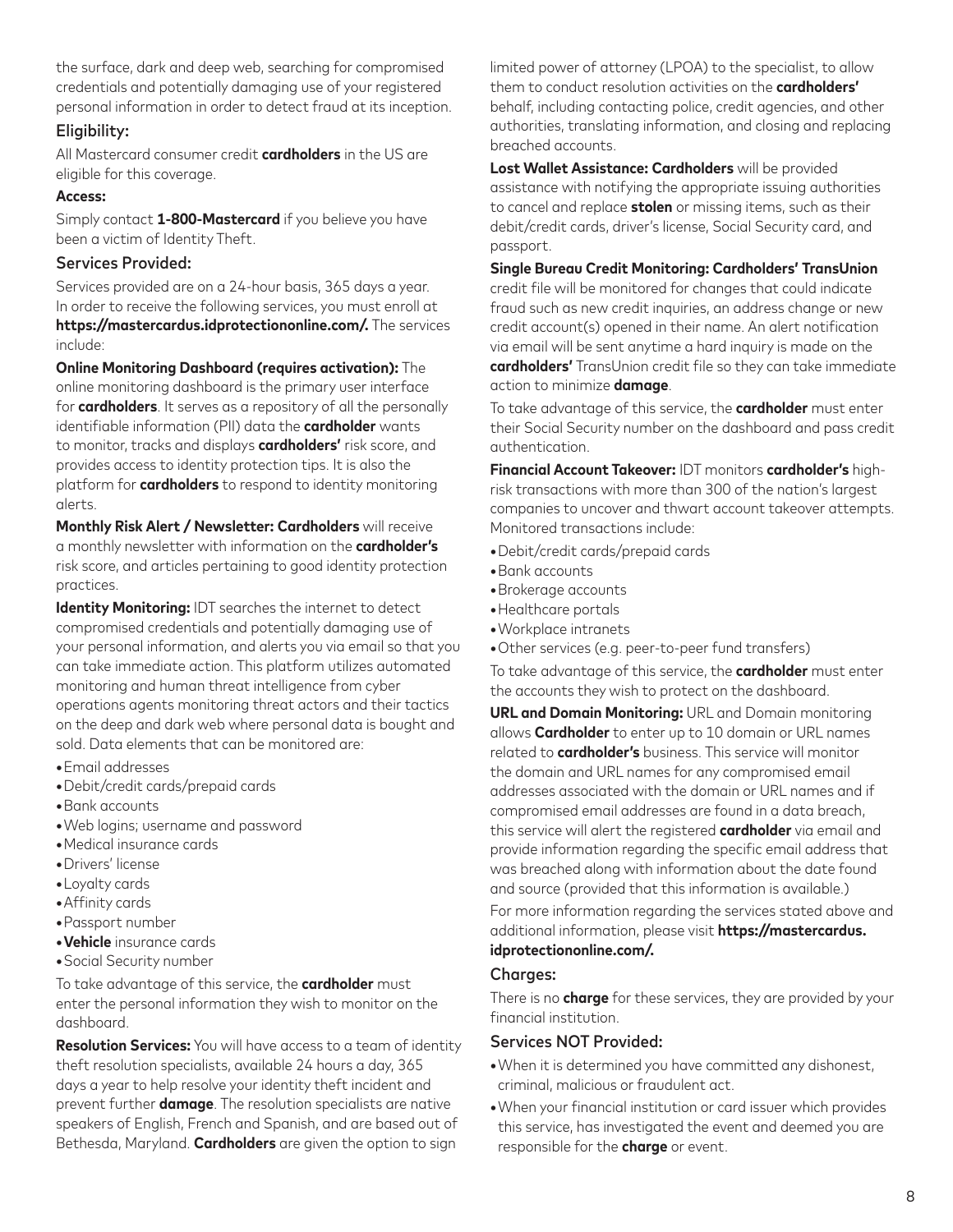**•**When any theft or unauthorized use of an account by a person to whom the account has been entrusted has been committed.

## Program Provisions for Mastercard ID Theft Protection:

This service applies only to you, the named Mastercard **cardholder**. You shall use due diligence and do all things reasonable to avoid or diminish any loss or **damage** to property protected by the program. The provider, Generali Global Assistance, relies on the truth of statement made in the affidavit or declaration from each **cardholder**. This service is provided to eligible Mastercard **cardholders** at no additional cost and is in effect for acts occurring while the program is in effect. The terms and conditions contained in this program Guide may be modified by subsequent endorsements. Modifications to the terms and conditions may be provided via additional Guide mailings, statement inserts, or statement messages. Mastercard or your financial institution can cancel or non-renew these services, and if we do, we will notify you at least thirty (30) days in advance. If the provider non-renews or cancels any services provided to eligible Mastercard **cardholders**, you will be notified within 30–120 days before the expiration of the service agreement. In the event substantially similar coverage takes effect without interruption, no such notice is necessary. For general questions regarding these services, please contact **1-800-Mastercard.**

# Mastercard Global Service

Mastercard Global Service™ provides worldwide, 24-hour assistance with **Lost and Stolen Card Reporting, Emergency Card Replacement,** and **Emergency Cash Advance**.

Call Mastercard Global Service immediately to report your card **lost** or **stolen** and to cancel the account. If you need to make purchases or arrange for a cash advance, with your issuer's approval, you can receive a temporary card the next day in the United States, and within two business days almost everywhere else.

Remember, if you report your card **lost** or **stolen**, you will not be responsible for any unauthorized transactions on your account.

In the United States (including all 50 states, the District of Columbia, the U.S. Virgin Islands, and Puerto Rico) and Canada, call **1-800-307-7309**.

When out-of-country and in need of assistance, you can easily reach a specially trained Mastercard Global Service Representative who can help you 24 hours a day, 365 days a year, in any language. You can call toll-free from over 80 countries worldwide. Some of the key toll-free Mastercard Global Service telephone numbers are:

|  | Australia  1-800-120-113 Mexico  001-800-307-7309   |
|--|-----------------------------------------------------|
|  | Austria  0800-070-6138 Netherlands  0800-022-5821   |
|  | France  0-800-90-1387 Poland 0-0800-111-1211        |
|  | Germany 0800-071-3542 Portugal 800-8-11-272         |
|  | Hungary 06800-12517 Spain 900-822-756               |
|  | Ireland  1-800-55-7378 United Kingdom  0800-96-4767 |
|  | Italy800-870-866 Virgin Islands 1-800-307-7309      |

For additional information, or for country-specific, toll-free telephone numbers not listed above, visit our website at **www.mastercard.com** or call the United States collect at **1-636-722-7111**.

## Account Information and Card Benefits:

When in the United States, contact your card issuer directly for account information and **1-800-Mastercard** for card benefits. When traveling outside the U.S., call Mastercard Global Service to access your card issuer for account information or to access any of your card benefits.

#### ATM Locations:

Call **1-877-FINDATM (1-877-346-3286)** to find the location of a nearby ATM in the Mastercard ATM Network accepting Mastercard® , Maestro® , and Cirrus® brands. Also, visit our website at

**www.mastercard.com** to use our ATM locator.

You can get cash at over two million ATMs worldwide. To enable cash access, be sure you know your Personal Identification Number (PIN) before you travel.

## Price Protection

#### Evidence of Coverage

Refer to Key Terms for the defi nitions of you, your, we, us, our, and words that appear in bold and Legal Disclosures.

#### A. To get coverage:

You must purchase the new item entirely with your **covered card** and/or accumulated points from your **covered card** for yourself or to give as a gift.

You must see either a **printed advertisement** or **non-auction Internet advertisement** for the same product (advertisement must verify same manufacturer and model number) for a lower price within thirty (30) days from the date of purchase as indicated on your receipt.

## B. The kind of coverage you receive:

- **•**Purchases you make entirely with your **covered card** are covered for thirty (30) days from the date of purchase as indicated on your receipt for the diff erence between the price you paid and the lower price advertised.
- **•**Items you purchase with your **covered card** and give as gifts also are covered.
- **•**This coverage is secondary to any other applicable insurance or coverage available to you or the gift recipient including benefi ts provided by the retailer (including, but not limited to, refunds, exchanges, and store credits). Coverage is limited to only those amounts not covered by any other insurance or coverage, or retailer benefi ts (including, but not limited to, refunds, exchanges, and store credits).

#### C. Coverage limitations:

**•**Coverage is limited to the diff erence between the actual cost of the item (excluding taxes, storage, shipping, and handling costs) and the advertised lower price, up to \$25 per claim. There is a maximum of four (4) claim(s) per **cardholder** account per twelve (12) month period.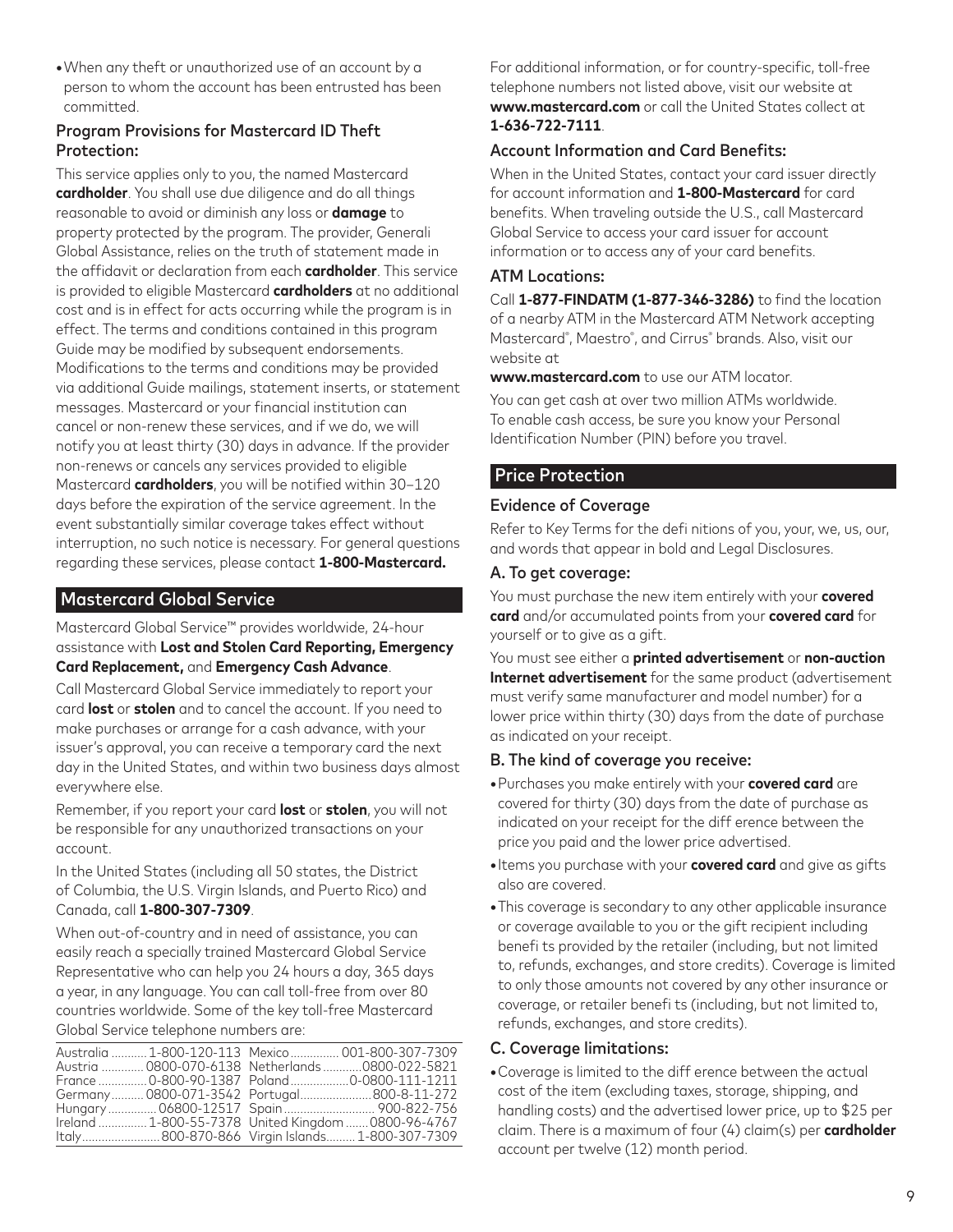# D. What is NOT covered:

- **•**Any item purchased from an Internet site whose primary purpose is not the sale of the item or related items.
- **•**Items purchased for resale, rental, professional, or commercial use.
- **•**Jewelry, art, used or antique items; collectibles of any kind (such as items designed for people to collect or items that over time become collectibles); recycled, previously owned, refurbished, rebuilt, or remanufactured items.
- **•**Customized/personalized, one-of-a-kind, or special-order items.
- **•**Layaway items; items returned to any store.
- **•**Any items purchased from an **auction**.
- **•**Items for which the **printed advertisement** or **non-auction Internet advertisement** containing the lower price was published after thirty (30) days from the date you purchased the item.
- **•**Items advertised or shown as price quotes, bids or final sale amounts from a non-**auction** Internet site.
- **•**Items advertised in or as a result of "limited quantity," "going out-ofbusiness sales," "close out", or as "discontinued".
- **•Printed advertisements** or **non-auction Internet advertisements** that display pricing lower than your purchased item due to rebates, special offerings, bonuses, free items/giveaways, manufacturer's coupons, or special financing.
- **•**Professional services, including workmanship, installation, professional advice/counseling, and technical support, or help line.
- **•**Plants, shrubs, animals, pets, consumables, and perishables.
- **•**Motorized **vehicles**, including, but not limited to, automobiles, watercraft/boats, aircraft, and motorcycles, or their motors, equipment, or accessories.
- **•**Land, any buildings (including, but not limited to, homes and dwellings), permanently installed items, fixtures, structures, or home improvement.
- **•**Game animals, pets or specimens preserved for display (e.g., fish, birds, reptiles, or mammals).
- **•**Traveler's checks, tickets of any kind (e.g., for airlines, sporting events, concerts, or lottery), negotiable instruments, bullion, rare or precious metals, stamps, and coins, currency or its equivalent.
- **•**Differences in price due to sales tax, storage, shipping, handling, postage, transportation, and delivery.
- **•**Differences in price due to foreign exchange rates or fluctuation in foreign exchange rates.

## E. How to file a claim:

#### **For a Printed Advertisement:**

- **•**Visit **www.mycardbenefits.com** or call **1-800-Mastercard** to open a claim. You must report the claim within thirty (30) days of the incident or the claim may not be honored.
- **•**Submit the following documentation within one hundred and eighty (180) days of the advertisement's publication:
- o A copy of the **printed advertisement** that shows the date of the advertisement, retailer name, the product (advertisement must verify same manufacturer and model number), and sale price.
- o Receipt showing the item(s) was purchased.
- o Statement showing item(s) purchased and use of accumulated points.
- o Itemized purchase receipt(s).
- o Any other documentation that may be reasonably requested by us or our **administrator** to validate a claim.

#### **For a Non-Auction Internet Advertisement:**

- **•**Visit **www.mycardbenefits.com** or call **1-800-Mastercard** to open a claim. You must report the claim within thirty (30) days of the incident or the claim may not be honored.
- **•**Submit the following documentation within one hundred and eighty (180) days of the advertisement's publication:
- o A copy of the non-**auction** advertisement that shows the date of the advertisement, website address, retailer name, the product (advertisement must verify same manufacturer and model number), sale price, and, if applicable, shipping, handling and other **charges**.
- o Receipt showing the item(s) was purchased.
- o Statement showing item(s) purchased.
- o Itemized purchase receipt(s).
- o Any other documentation that may be reasonably requested by us or our **administrator** to validate a claim.

# Extended Warranty

## Evidence of Coverage

Refer to Key Terms for the defi nitions of you, your, we, us, our, and words that appear in bold and Legal Disclosures.

#### A. To get coverage:

- **•**You must purchase the new item entirely with your **covered card** and/or accumulated points from your **covered card** for yourself or to give as a gift.
- **•**The item must have an original manufacturer's (or U.S. store brand) warranty of twelve (12) months or less.

- **•**Extended Warranty doubles the original manufacturer's warranty up to a maximum of twelve (12) months on most items you purchase. For products with multiple warranty components, each warranty time period will be extended up to a maximum of twelve (12) months. An example of a product with multiple warranty components includes an appliance with original manufacturer's (or U.S. store brand) warranties that diff er for parts, labor, compressor, etc.
- **•**If you purchase a service contract or an optional extended warranty of twelve (12) months or less on your item, we will cover up to an additional twelve (12) months after both the original manufacturer's (or U.S. store brand) warranty and the purchased service contract or extended warranty coverage period end. If your service contract or extended warranty exceeds twelve (12) months, this coverage does not apply.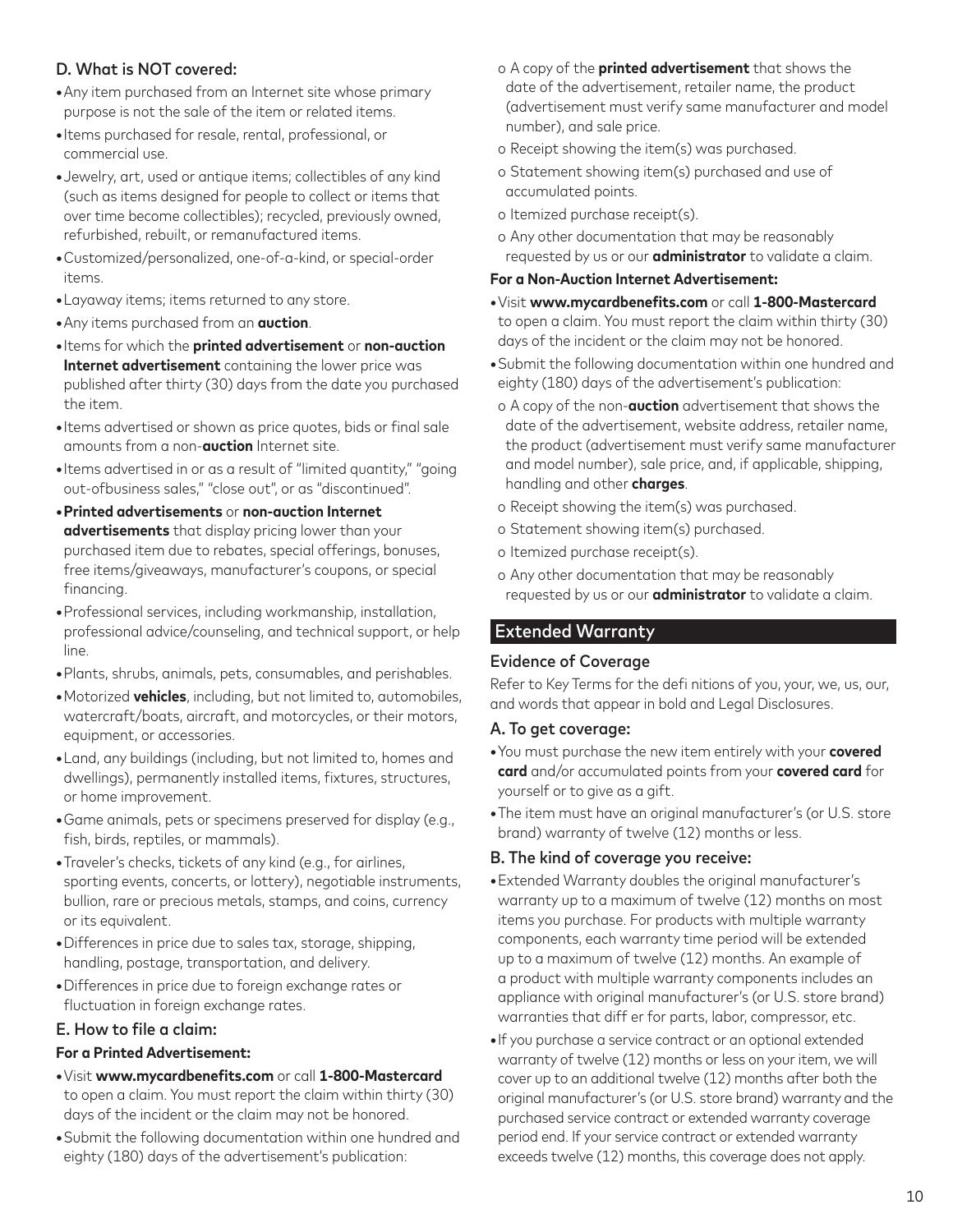**•**If you do not have an additional service contract or an optional extended warranty, this Extended Warranty benefit commences the day after your original manufacturer's (or U.S. store brand) warranty expires.

#### C. Coverage limitations:

- **•**The maximum benefit for repair or replacement shall not exceed the actual amount **charged** on your **covered card** or \$10,000, whichever is less.
- **•**If either the original manufacturer's (or U.S. store brand) warranty or the service contract covers more than twelve (12) months, this benefit will not apply.
- **•**We or our **administrator** will decide if a covered failure will be repaired or replaced, or whether you will be reimbursed up to the amount paid for the item. Items will be replaced with those of like kind and quality. However, we cannot guarantee to match exact color, material, brand, size, or model.

## D. What is NOT covered:

- **•**Used or antique items; collectibles of any kind (such as items designed for people to collect or items that over time become collectibles) that do not come with a manufacturer's warranty (repair or replacement amount will not include market value at time of claim); recycled, previously owned, refurbished, rebuilt, or remanufactured items; product guarantees (e.g., glass breakage).
- **•**Floor models that do not come with an original manufacturer's warranty.
- **•**Motorized **vehicles**, including, but not limited to, automobiles, watercraft/boats, aircraft, and motorcycles, or their motors, equipment, or accessories. Parts, if purchased separately, may be covered.
- **•**Land, any buildings (including, but not limited to, homes and dwellings), permanently installed items, fixtures, or structures.
- **•**Plants, shrubs, animals, pets, consumables, and perishables.
- **•**Professional services (including, but not limited to, the performance or rendering of labor or maintenance; repair or installation of products, goods or property; professional advice of any kind, including, but not limited to, information/ services or advice secured from any help or support line; or technical support for software, hardware, or any other peripherals).
- **•**Application programs, operating software, and other software.
- **•**All types of media with stored data or music (including, but not limited to, computer software, DVDs, video cassettes, CDs, film and audio cassettes).
- **•**Any shipping **charges**, transportation and delivery **charges**, or promised time frames for delivery, whether or not stated or covered by the manufacturer's warranty.
- **•**Direct or indirect loss resulting from any Acts of God (including, but not limited to, flood, hurricane, lightning, and earthquake).
- **•**Indirect or direct **damages** resulting from a covered loss.
- **•**Mechanical failure arising from product recalls.
- **•Trip**, service, or diagnostic **charges** in the absence of any covered repairs or verified failure.
- **•**Loss resulting from war or hostilities of any kind (including, but not limited to, invasion, terrorism, rebellion, insurrection, riot, or civil commotion); confiscation or **damage** by any government, public authority, or customs official; risks of contraband, illegal activity, or acts.
- **•**Mechanical failures caused by normal wear and tear or gradual deterioration where no failure has occurred.
- **•**Items purchased for resale, professional, or commercial use.
- **•**Mechanical failures caused by lack of maintenance/service.
- **•**Losses caused by power surge, contamination by radioactive or hazardous substances, including mold.
- **•**Physical **damage** to the item.
- **•**Any exclusion listed in the original manufacturer's warranty.

#### E. How to file a claim:

- **•**Visit **www.mycardbenefits.com** or call **1-800-Mastercard** to open a claim. You must report the claim within sixty (60) days of the failure or the claim may not be honored.
- **•**Submit the following documentation within one hundred and eighty (180) days from the date of failure or the claim may not be honored:
- o Receipt showing covered item(s).
- o Statement showing covered item(s).
- o Itemized purchase receipt(s).
- o Original manufacturer's (or U.S. store brand) warranty.
- o Service contract or optional extended warranty, if applicable.
- o Itemized repair estimate from a factory authorized service provider.
- o Any other documentation that may be reasonably requested by us or our **administrator** to validate a claim.

## Satisfaction Guarantee

#### Evidence of Coverage

Refer to Key Terms for the definitions of you, your, we, us, our, and words that appear in bold and Legal Disclosures.

#### A. To get coverage:

**•**You must purchase the new item entirely with your **covered card** and/or accumulated points from your **covered card** for yourself or to give as a gift.

- **•**Purchases you make entirely with your **covered card** are covered for sixty (60) days from the date of purchase as indicated on your receipt for a full refund in the event that you are dissatisfied with your purchase and the store will not accept the item for return.
- **•**Items you purchase with your **covered card** and give as gifts also are covered.
- **•**This coverage is secondary to any other applicable insurance or coverage available to you or the gift recipient. Coverage is limited to only those amounts not covered by any other insurance or coverage.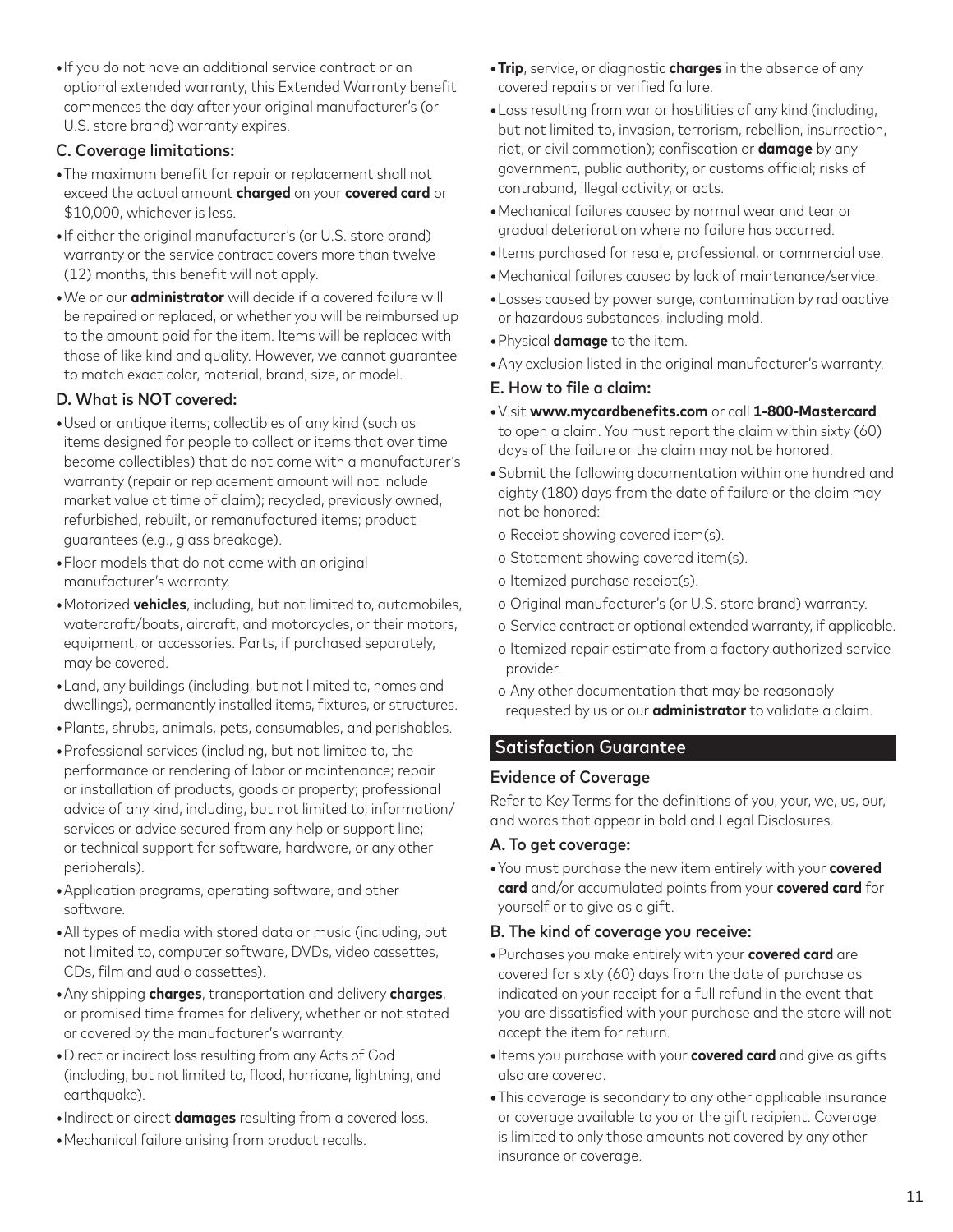# C. Coverage limitations:

Coverage is limited to the actual cost of the item (excluding taxes, storage, shipping, and handling costs), up to \$250 per claim. There is a maximum of four (4) claim(s) per **cardholder** per twelve (12) month period. In no event will we pay more than the purchase price of the item.

Items must be purchased from a store that provides a return or exchange policy of at least ten (10) days.

Items must be returned undamaged, in good working condition, and in their original and complete packaging. You are responsible for all mailing costs.

# D. What is NOT covered:

**•Damaged**, defective, or non-working items.

- **•**Jewelry, art, used or antique items; collectibles of any kind (such as items designed for people to collect or items that over time become collectibles); recycled, previously owned, refurbished, rebuilt, or remanufactured items.
- **•**Customized/personalized, rare, one of a kind, or special order items.
- **•**Professional services, including workmanship, installation, professional advice/counseling, and technical support, or help line.
- **•**Items purchased for resale, professional, or commercial use.
- **•**Plants, shrubs, animals, pets, consumables, and perishables.
- **•**All types of stored data or music (including, but not limited to, computer software, DVDs, video cassettes, CDs, audio cassettes).
- **•**Motorized **vehicles**, including, but not limited to, automobiles, watercraft/boats, aircraft, and motorcycles, or their motors, equipment, or accessories.
- **•**Land, any buildings (including, but not limited to, homes and dwellings), permanently installed items, fixtures, or structures.
- **•**Game animals, pets, or specimens preserved for display (e.g., fish, birds, reptiles, or mammals).
- **•**Traveler's checks, tickets of any kind (e.g., for airlines, sporting events, concerts, or lottery), negotiable instruments, bullion, rare or precious metals, stamps, and coins, currency or its equivalent.
- **•**Shipping **charges**, taxes, storage fees, postage, transportation and delivery **charges**; promised time frames of delivery.
- **•**Products purchased at **auctions**.

## E. How to file a claim:

- **•**Visit **www.mycardbenefits.com** or call **1-800-Mastercard** to open a claim. You must report the claim within sixty (60) days of the date of purchase or the claim may not be honored.
- **•**Submit the following documentation within one hundred and eighty (180) days of the date you report the claim:
- o Receipt showing the purchased item(s).
- o Statement showing the purchased item(s).
- o Itemized purchase receipt(s).
- o Written documentation from the store manager or equivalent on store letterhead documenting the refusal to accept the returned item.
- o A copy of the store's return policy.
- o Any other documentation that may be reasonably requested by us or our **administrator** to validate a claim.
- o You must send the item to us or our **administrator** before any claim will be paid. Item must be returned in its original packaging along with the original owner's manuals and warranty information. You are responsible for all mailing or shipping costs to us or our **administrator**. Items sent to us or our **administrator** will not be returned to you.

# Trip Delay

## Evidence of Coverage

Refer to Key Terms for the definitions of you, your, we, us, our, and words that appear in bold and Legal Disclosures.

## A. To get coverage:

You must purchase the **trip** entirely with your **covered card** for you, or your **family member**, and your **traveling companions**. If redeemable certificates, vouchers, coupons, or discounts awarded from frequent flier programs are used to purchase the **trip**, any remaining **charge** for the **trip** must be purchased entirely with your **covered card**.

#### B. The kind of coverage you receive:

If you are delayed more than six (6) hours while traveling to your **destination** or **return destination**, we will reimburse you for travel expenses as a result of the delay. There is no coverage, if the **common carrier** cancels within six (6) hours of your scheduled departure time on the **common carrier** for which you have purchased a ticket for your **trip**.

- Delay is:
- a) **Inclement weather**;
- b) Equipment failure of a **common carrier** (documented by the **common carrier**); or
- c) **Lost** or **stolen** passport or travel documents.
- d) Delays due to: war, invasion, acts of foreign enemies, hostilities between nations (whether declared or not), and civil war are not covered.

## C. Coverage limitations:

Coverage is limited to the lesser of the following:

- **•**\$250 per **trip**.
- **•**Coverage is limited to two (2) claims per twelve (12) month period.

Coverage is secondary to any other applicable insurance or benefit available to you including benefits provided by the **common carrier** (including, but not limited to, exchanged tickets, drop in ticket prices, goodwill payments, refunds, credits, or vouchers).

#### D. How to file a claim:

**•**Call **1-800-Mastercard** or go to **www.mycardbenefits.com** to initiate a claim. You must report the claim within sixty (60) days of the failure or the claim may not be honored.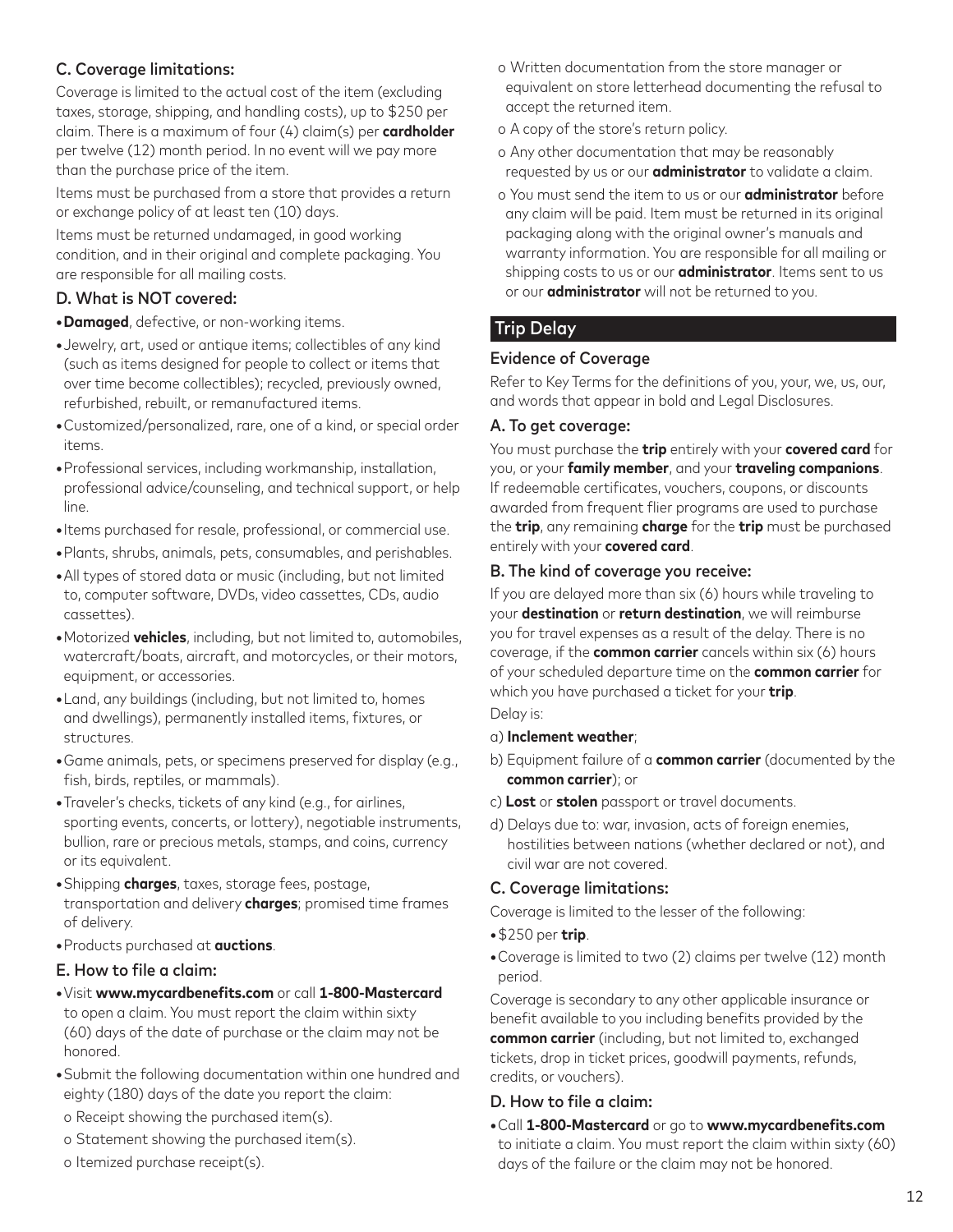- **•**Submit the following documentation within one hundred and eighty (180) days from the date of failure or the claim may not be honored:
- o **Covered card** billing statement showing the **charge** for the covered **trip**.
- o Proof of the delay from the **common carrier**.
- o Receipts for travel expenses.
- o Any other documentation that may be reasonably requested by us or our **administrator** to validate a claim.

# Trip Cancellation

## Evidence of Coverage

Refer to Key Terms for the definitions of you, your, we, us, our, and words that appear in bold and Legal Disclosures.

## A. To get coverage:

You must purchase the **trip** entirely with your **covered card** for you, or your **family member**, and your **traveling companions**. If redeemable certificates, vouchers, coupons, or discounts awarded from frequent flier programs are used to purchase the **trip**, any remaining **charge** for the **trip** must be purchased entirely with your **covered card**.

## B. The kind of coverage you receive:

We will reimburse you for any incurred **charge** if you are required to cancel the **trip**, prior to the **trip departure date**, due to a covered reason. You must cancel the **trip** with your **common carrier** as soon as the covered reason arises. You must also advise the **administrator** immediately, as we will not pay benefits for any additional **charges** incurred that would not have been **charged** had you notified the **common carrier** and the claim **administrator** as soon as reasonably possible.

Covered reason is a **sickness**, **injury**, or death of you, your **family member**, or your **traveling companion**, which results in **medically imposed restrictions**.

## **Term of Coverage:**

Coverage begins on the date the **trip** was purchased and ends on the **trip departure date**.

## **Coverage Limitations:**

Coverage is limited to the lesser of the following:

- **•**\$1,500 per any twelve (12) month period; or
- **•**The lesser of: (i) any charge; (ii) one-half (½) the original cost of the trip; or (iii) the cost of an economy fare ticket per 12 month period.

Coverage is secondary to any other applicable insurance or benefit available to you including benefits provided by the **common carrier** (including, but not limited to, exchanged tickets, drop in ticket prices, goodwill payments, refunds, credits, or vouchers).

# C. What is NOT covered:

## **•Pre-existing medical conditions**.

**•**Intentionally self-inflicted injuries, including suicide or attempted suicide.

- **•**War, invasion, acts of foreign enemies, hostilities between nations (whether declared or not), civil war.
- **•**Participation in any military maneuver or training exercise.
- **•**Piloting or learning to pilot or acting as a member of the crew of any aircraft.
- **•**Mental or emotional disorders, unless hospitalized.
- **•**Participation in professional athletics or underwater activities.
- **•**Being under the influence of drugs or intoxicants.
- **•**Commission of or the attempt to commit a criminal act.
- **•**Participating in bodily contact sports (ex. boxing); skydiving; hang gliding; parachuting; mountaineering; any race; bungee cord jumping; or speed contest.
- **•**Dental treatment except as a result of accidental **injury** to sound, natural teeth.
- **•**Any non-emergency treatment or surgery, routine physical examinations.
- **•**Hearing aids, eye glasses or contact lenses.
- **•**Curtailment or delayed return for other than a covered reason.
- **•**One-way travel that does not have a **return destination**.

## D. How to file a claim:

- **•**Call **1-800-Mastercard** or go to **www.mycardbenefits.com** to initiate a claim. You must report the claim within sixty (60) days of the failure or the claim may not be honored.
- **•**Submit the following documentation within one hundred and eighty (180) days from the date of loss or the claim may not be honored:
- o **Covered card** billing statement showing the **charge** for the covered **trip**.
- o Proof of a covered reason including the completed **physician's** form.
- o Copy of the cancellation policy of the **common carrier**.
- o Any other documentation that may be reasonably requested by us or our **administrator** to validate a claim.

# Lost or Damaged Luggage

## Evidence of Coverage

Refer to Key Terms for the definitions of you, your, we, us, our, and words that appear in bold and Legal Disclosures.

## A. To get coverage:

You must pay the entire cost of the **common carrier** ticket(s) with your **covered card** and/or accumulated points from your **covered card**.

- **•**Reimbursement for the actual cost of repairing or replacing your **checked** or **carry-on luggage** and personal property contained therein that is **lost** or **damaged**.
- **•**Coverage begins when the luggage is checked in or carried on to the **common carrier** by you. This includes curbside check in with facilitydesignated personnel.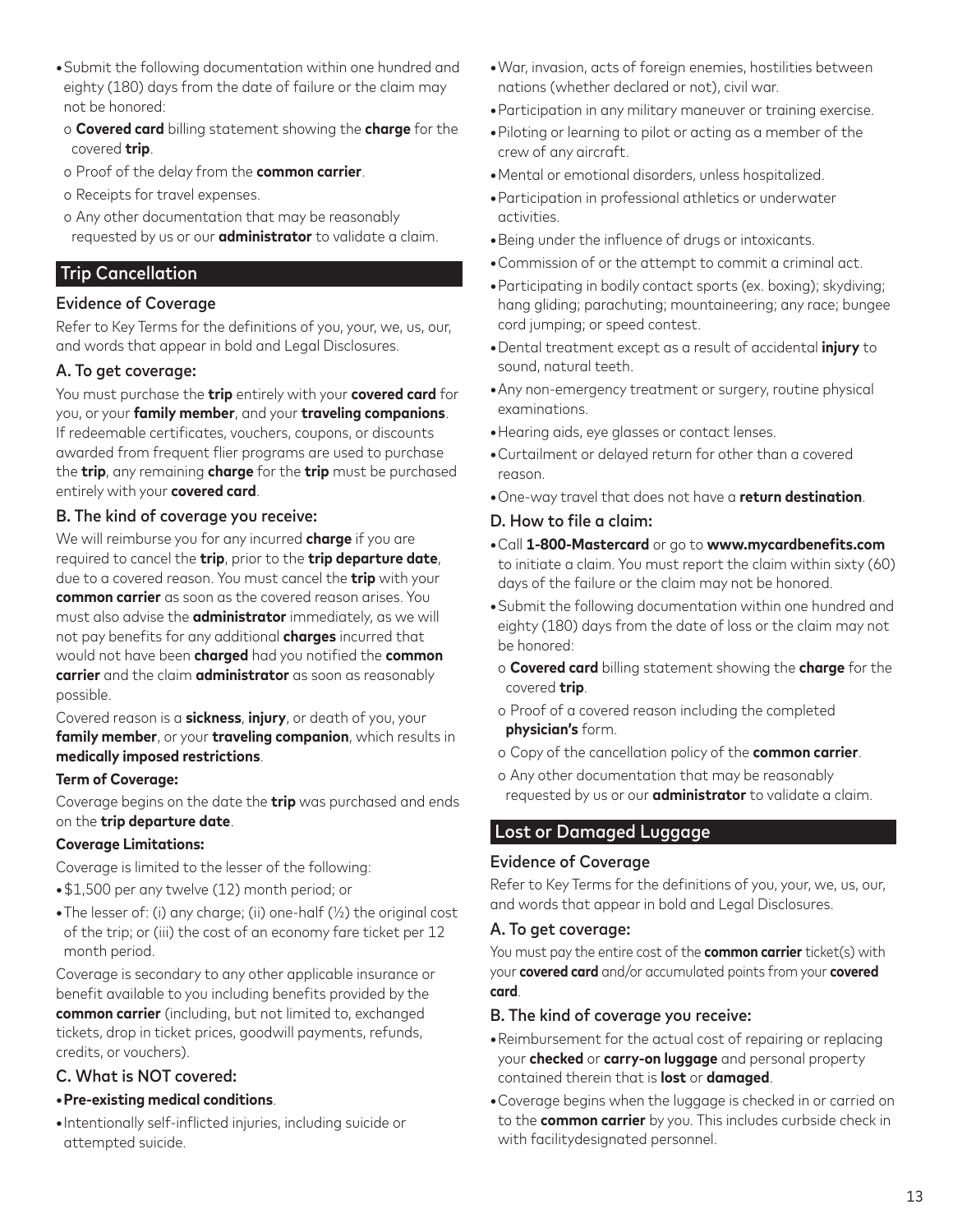- **•**Coverage ends each time you regain possession of the **checked luggage** from, or carry the luggage off of the **common carrier** or twenty-four (24) hours after you depart from the **common carrier**, whichever comes first.
- **•**Coverage is secondary to any other applicable insurance or coverage available to you including benefi ts provided by the **common carrier** (including, but not limited to, goodwill payments, refunds, credit/vouchers). Coverage is limited to only those amounts not covered by any other insurance or coverage, or **common carrier** benefits (including, but not limited to, goodwill payments, refunds, credit/vouchers).

# C. Coverage limitations:

Coverage is limited to the actual cost, up to \$1,500 per incident of repairing or replacing your **checked and/or carryon luggage** and any personal property contained within. There is a maximum of two (2) claim(s) per twelve (12) month period.

## D. Where you are covered:

Coverage applies worldwide.

## E. What is NOT covered:

- **•**Loss or **damage** of luggage or personal property for regularly scheduled short-distance travel under one hundred (100) miles.
- **•**Loss or **damage** resulting from any dishonest, fraudulent, or criminal act committed or arranged by you.
- **•**Loss resulting from war or hostilities of any kind (including, but not limited to, invasion, terrorism, rebellion, insurrection, riot, or civil commotion); confiscation, expropriation or detention by any government, public authority, or customs official; illegal activity or acts.
- **•**Loss resulting from contamination by radioactive or hazardous substances, including mold.
- **•**Sporting equipment or musical instruments, unless checked in as luggage with the **common carrier** and for which a claim check has been issued.
- **•**Electronic equipment (including, but not limited to, laptops, PDAs, video/film cameras, or hearing aids).
- **•**Eyeglasses, contact lenses, prosthetic devices, dentures, silverware, furs, household furniture, or documents (including, but not limited to, visas and IDs).
- **•**Plants, shrubs, animals, consumables, and perishables.
- **•**Traveler's checks, tickets of any kind (e.g., for airlines, sporting events, concerts, or lottery), negotiable instruments, bullion, rare, or precious metals, stamps, and coins, currency or its equivalent.
- **•**Jewelry, art, used or antique items; collectibles of any kind (such as items designed for people to collect or items that over time become collectibles); recycled, previously owned, refurbished, rebuilt, or remanufactured items.
- **•**Defective material or workmanship, ordinary wear and tear or normal deterioration.
- **•**Loss or **damage** not reported within the time period required, as stipulated in the claim procedure.
- **•**Loss or **damage** where the **common carrier** completely denies a claim for **checked and/or carry-on luggage**.
- **•**Items excluded under the **common carrier's** coverage (except **carry-on luggage**).
- **•**Loss or **damage** where the **common carrier** pays the claim in full or repairs the **damage**.
- **•**Interest or conversion fees that are **charged** to your **covered card** by the financial institution.

#### F. How to file a claim:

- **•**Visit **www.mycardbenefits.com** or call **1-800-Mastercard** to open a claim. You must report the claim within sixty (60) days of the incident or the claim may not be honored.
- **•**Report within twenty-four (24) hours any loss or **damage** to the **common carrier**.
- **•**Submit the following documentation within one hundred and eighty (180) days of the date of incident or the claim may not be honored:
	- o Receipt showing the purchase of **common carrier** tickets.
- o Statement showing the purchase of **common carrier** tickets.
- o Copy of initial claim report submitted to the **common carrier**.
- o **Covered card** travel point program statement showing the **common carrier** ticket was paid for with redeemed points.
- o Report from police, if applicable.
- o The result of any settlement by the **common carrier**.
- o Receipts showing that your luggage or personal property has actually been repaired or replaced.

Any other documentation that may be reasonably requested by us or our **administrator** to validate a claim.

# Hotel/Motel Burglary

## Evidence of Coverage

Refer to Key Terms for the definitions of you, your, we, us, our, and words that appear in bold and Legal Disclosures.

#### A. To get coverage:

You must pay the entire cost of the hotel or motel room with your **covered card** and/or accumulated points from your **covered card**.

- **•**Reimbursement for the cost of replacing or repairing your item(s) that have been **stolen** or **damaged** resulting from a **burglary** by **forcible entry** into your hotel or motel room.
- **•**Coverage begins when you check into (i.e., occupy the room) the hotel or motel.
- **•**Coverage ends when you check out (i.e. vacate the room and close out the bill) from the hotel or motel. Coverage will not extend beyond the hotel or motel standard check-out time.
- **•**Coverage is secondary to any other applicable insurance or coverage available to you including benefits provided by the hotel/motel company (including, but not limited to, goodwill payments, refunds, credit/vouchers). Coverage is limited to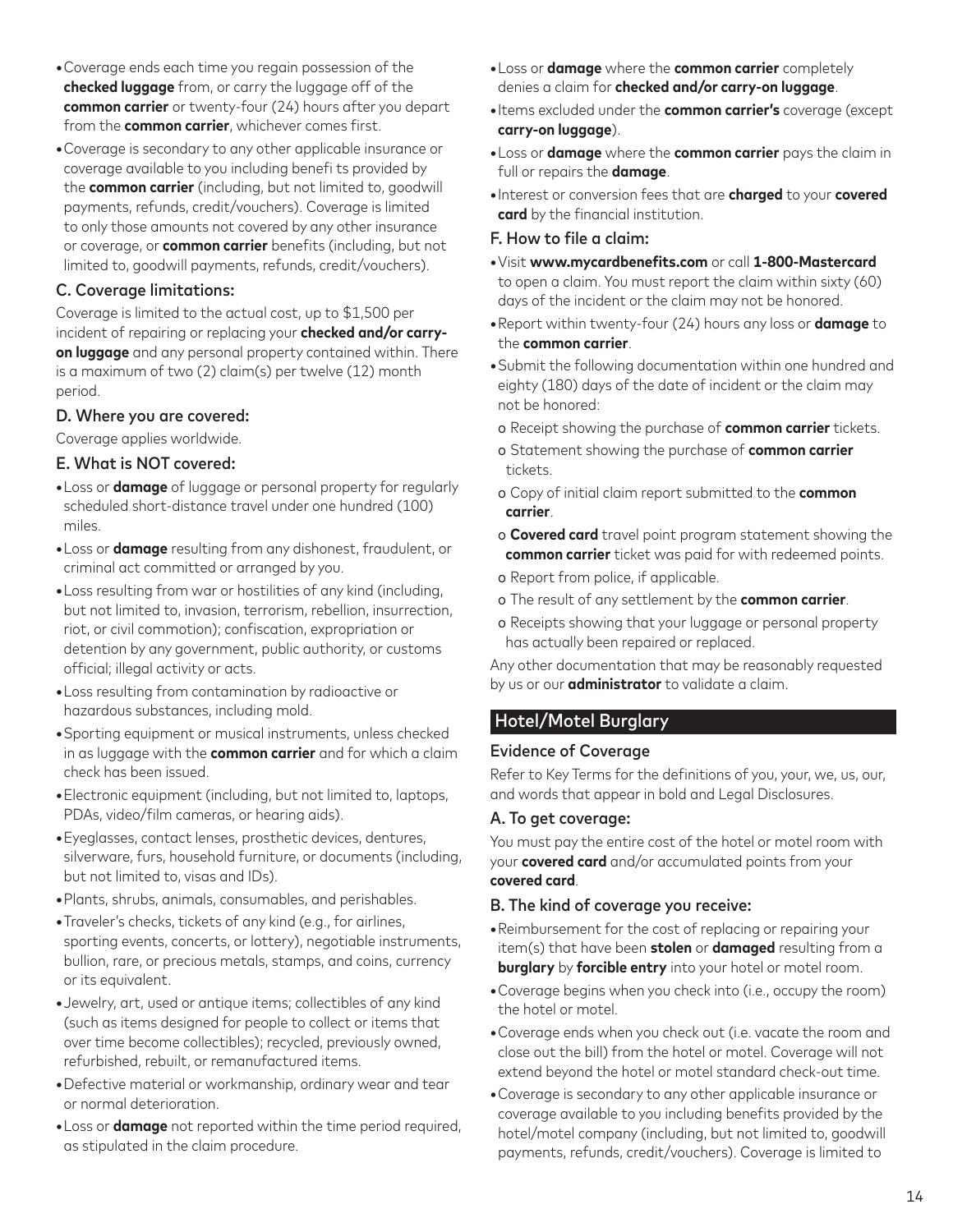only those amounts not covered by any other insurance or coverage, or hotel/motel company benefits (including, but not limited to, goodwill payments, refunds, credit/vouchers).

## C. Coverage limitations:

Coverage is limited to the actual cost up to \$1,500 per claim to replace or repair your personal property that has been **stolen** or **damaged** as a result of a **burglary**. There is a maximum of two (2) claim(s) per twelve (12) month period.

## D. Where you are covered:

Coverage applies worldwide.

# E. What is NOT covered:

- **•**Loss resulting from war or hostilities of any kind (including, but not limited to, invasion, terrorism, rebellion, insurrection, riot, or civil commotion); confiscation, expropriation or detention by any government, public authority, or customs official; illegal activity or acts.
- **•**Loss resulting from any dishonest, fraudulent, or criminal act committed or arranged by you.
- **•**Loss resulting from contamination by radioactive or hazardous substances, including mold.
- **•**Personal property contained in the hotel or motel safety deposit box.
- **•**Electronic equipment (including but not limited to, laptops, PDAs, video/film cameras, or hearing aids) or sporting equipment.
- **•**Eyeglasses, contact lenses, prosthetic devices, dentures, silverware, furs, household furniture, or documents (including, but not limited to, visas and IDs).
- **•**Plants, shrubs, animals, pets, consumables, and perishables.
- **•**Traveler's checks, tickets of any kind (e.g., for airlines, sporting events, concerts, or lottery), negotiable instruments, bullion, rare, or precious metals, stamps, and coins, currency or its equivalent.
- **•**Jewelry, art, used or antique items; collectibles of any kind (such as items designed for people to collect or items that over time become collectibles); recycled, previously owned, refurbished, rebuilt, or remanufactured items.

## F. How to file a claim:

- **•**Visit **www.mycardbenefits.com** or call **1-800-Mastercard** to open a claim. You must report the claim within sixty (60) days of the loss or the claim may not be honored.
- **•**Submit the following documentation within one hundred and eighty (180) days of the date of incident or the claim may not be honored:
- o Receipt showing hotel/motel **charges**.
- o Statement showing hotel/motel **charges**.
- o **Covered card** travel point program statement showing the hotel or motel room was paid for with redeemed points.
- o Police report from the police and hotel/motel listing the items that were **stolen**.
- o Result of any settlement or denial by the hotel or motel.
- o Copy of initial claim report submitted to the hotel or motel. o Proof of ownership of each item **stolen** (i.e. original receipts, pictures, etc.).

Any other documentation that may be reasonably requested by us or our

**administrator** to validate a claim.

# Cellular Wireless Telephone Protection

# Evidence of Coverage

Refer to Key Terms for the definitions of you, your, we, us, our, and words that appear in bold. This **EOC** is subject to the Legal Disclosures set forth below.

## A. To get coverage:

You must **charge** your monthly **eligible cellular wireless telephone** bill to your **covered card**. You are eligible for coverage the first day of the calendar month following the payment of your **eligible cellular wireless telephone** bill to your **covered card**. If you pay an **eligible cellular wireless telephone** bill with your **covered card** and fail to pay a subsequent bill to your **covered card** in a particular month, your coverage period changes as follows:

- 1. Your coverage is suspended beginning the first day of the calendar month following the month of nonpayment to your **covered card**; and
- 2. Your coverage resumes on the first day of the calendar month following the date of any future payment of your **eligible cellular wireless telephone** bill with your **covered card**.

## B. The kind of coverage you receive:

- **•**Reimbursement for the actual cost to replace or repair a **stolen** or **damaged eligible cellular wireless telephone**.
- **•**Coverage ends on the earliest of: The date you no longer are a **cardholder**; the date the **covered card** is determined to be ineligible by the participating organization; the date the participating organization ceases to pay premium on the **group policy**; the date the participating organization ceases to participate in the **group policy**; the date the **group policy** is terminated.

## C. Coverage limitations:

Coverage for a **stolen** or **damaged eligible cellular wireless telephone** is subject to the terms, conditions, exclusions, and limits of liability of this benefit. The maximum liability is \$600 per claim, and \$1,000 per **covered card** per 12 month period. Each claim is subject to a \$25 deductible. Coverage is limited to two (2) claims per **covered card** per 12 month period.

Coverage is excess of any other applicable insurance or indemnity available to you. Coverage is limited only to those amounts not covered by any other insurance or indemnity. In no event will this coverage apply as contributing insurance. This "non-contribution" clause will take precedence over a similar clause found in other insurance or indemnity language.

# D. What is NOT covered:

The following items are excluded from coverage under the **group policy**:

**•Eligible cellular wireless telephone** accessories other than the standard battery and standard antenna provided by the manufacturer;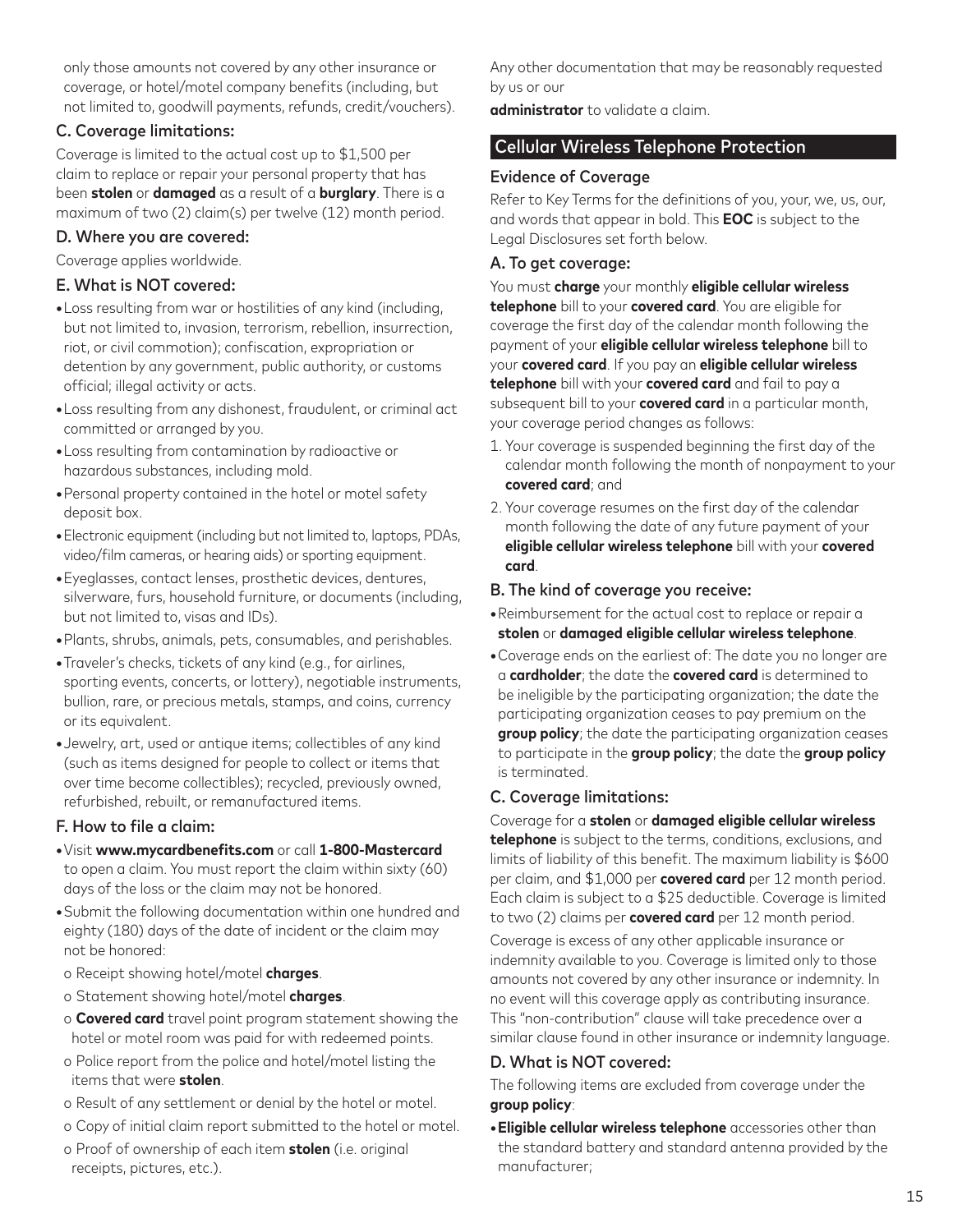- **•Eligible cellular wireless telephones** purchased for resale or for professional or commercial use;
- **•Eligible cellular wireless telephones** that are **lost** or **mysteriously disappear**;
- **•Eligible cellular wireless telephones** under the care and control of a **common carrier**, including, but not limited to, the U.S. Postal Service, airplanes or delivery service;
- **•Eligible cellular wireless telephones stolen** from baggage unless hand-carried and under the **eligible person's** supervision or under the supervision of the **eligible person's traveling companion** who is previously known to the **eligible person**;
- **•Eligible cellular wireless telephones stolen** from a construction site;
- **•Eligible cellular wireless telephones** which have been rented or leased from a person or company other than a cellular provider;
- **•Eligible cellular wireless telephones** which have been borrowed;
- **•Eligible cellular wireless telephones** that are received as part of a pre-paid plan;
- **•**Cosmetic **damage** to the **eligible cellular wireless telephone** or **damage** that does not impact the **eligible cellular wireless telephone's** ability to make or receive phone calls (including minor screen cracks and fractures less than 2 inches in length that do not prevent the ability to make or receive phone calls or to use other features related to making or receiving phone calls);
- **•Damage** or theft resulting from abuse, intentional acts, fraud, hostilities of any kind (including, but not limited to, war, invasion, rebellion or insurrection), confiscation by the authorities, risks of contraband, illegal activities, normal wear and tear, flood, earthquake, radioactive contamination, or **damage** from inherent product defects or vermin;
- **•Damage** or theft resulting from mis-delivery or voluntary parting from the **eligible cellular wireless telephone**;
- **•**Replacement **eligible cellular wireless telephone(s)** purchased from anyone other than a cellular service provider's retail or internet store that has the ability to initiate activation with the cellular service provider;
- **•**Taxes, delivery or transportation **charges** or any fees associated with the service provided; and
- **•**Losses covered under a warranty issued by a manufacturer, distributor or seller.

In addition, we shall not be deemed to provide cover and we shall not be liable to pay any claim or provide any benefit under the **group policy** to the extent that the provision of such cover, payment of such claim or provision of such benefit would expose us, our parent company or its ultimate controlling entity to any sanction, prohibition or restriction under United Nations resolutions or the trade or economic sanctions, laws or regulations of the European Union or the United States of America.

# E. How to file a claim:

- **•**Call **1-800-Mastercard** or go to **www.mycardbenefits.com** to open a claim. You must report the claim within 90 days of the loss, or as soon as reasonably possible, or the claim may not be honored. Upon receipt of a notice of claim, we will provide you with the necessary instructions for filing proof of loss. Written proof of loss must be submitted to our **administrator** within 120 days of the loss or the claim may not be honored. Required documentation may include but is not limited to the following:
- o Your card statement reflecting the monthly **eligible cellular wireless telephone** payments for the month preceding the date the **eligible cellular wireless telephone** was **stolen** or suffered **damage**;
- o A copy of your current wireless service provider's billing statement;
- o If a claim is due to **damage**, a copy of the repair estimate and photos of the **damage**;
- o If the claim is due to theft, a copy of the police report filed within 48 hours of the theft; and
- o Any other documentation or information reasonably requested by us to support the claim.

# Mastercard Airport Concierge™

## Your passport to the finer side of air travel.

Enjoy a 15% savings on Airport Meet and Greet services. Arrange for a personal, dedicated Meet and Greet agent to escort you through the airport on departure, arrival or any connecting flights at over 700 destinations worldwide 24 hours a day, 7 days a week, 365 days a year. There are also certain airports where you can be expedited through the security and/or the immigration process. To reserve Mastercard Airport Concierge services visit **www.mastercard. com/airportconcierge** or consult your Travel Advisor.

# Zero Liability

Pay only for purchases which you have authorized on your Mastercard card. Unauthorized purchases are not your responsibility. Conditions and exceptions apply. Visit **https:// www.mastercard.us/en-us/about-mastercard/what-we-do/ terms-of-use/zero-liability-terms-conditions.html** for more details.

# Account and Billing Information

**Important:** Contact your card-issuing financial institution directly for questions concerning your account, such as account balance, credit line, billing inquiries (including transaction exchange rates), merchant disputes, or information about additional services not described in this Guide. Your financial institution's phone number should be available on your monthly billing statement or on the back of your card.

**Reminder: Please refer to the Legal Disclosure section.**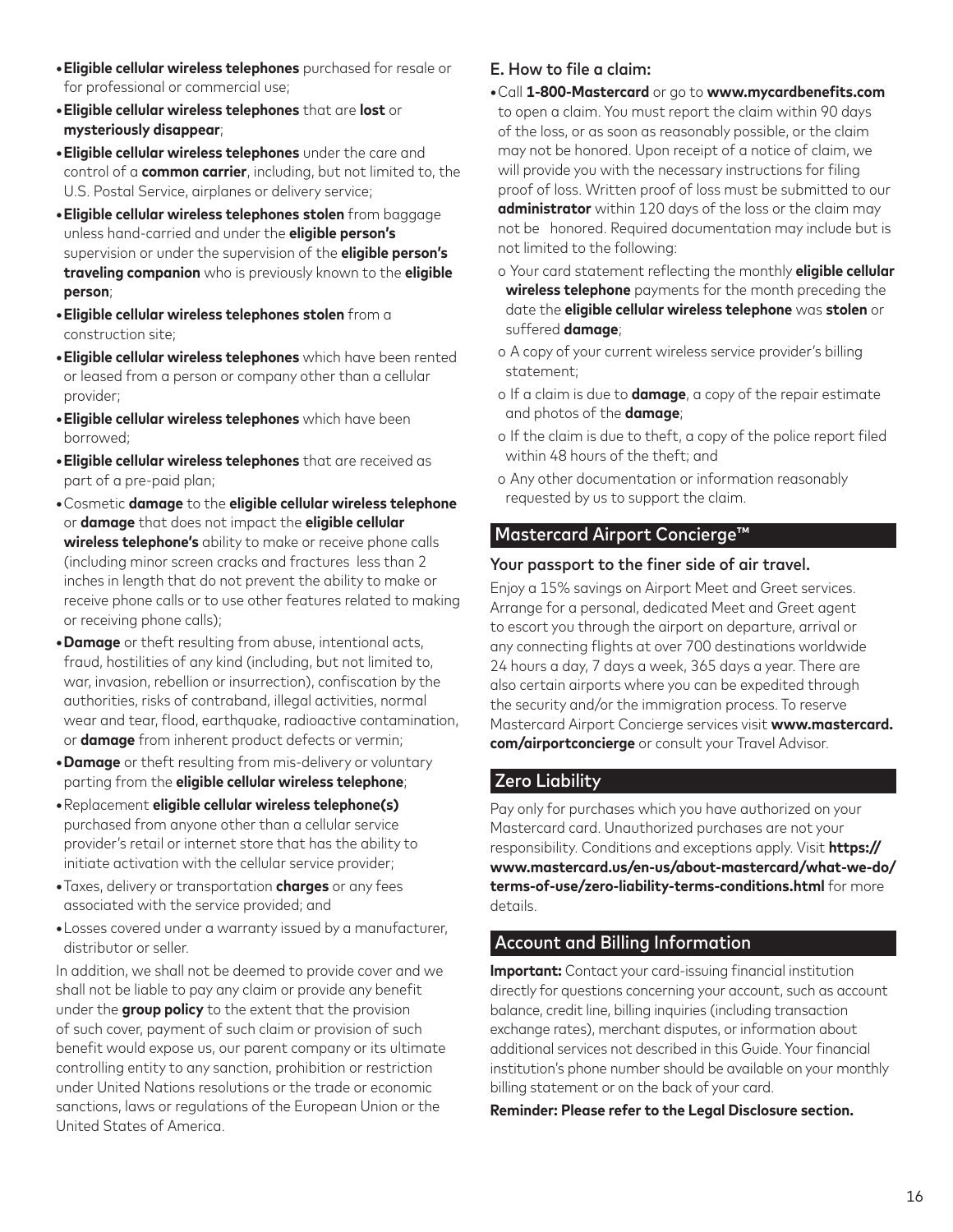## Legal Disclosure

This **Guide to Benefits** is not, by itself, a policy or contract of insurance or other contract. Benefits are provided to you, the accountholder, at no additional **charge**. Non-insurance services may have associated costs, which will be your responsibility (for example, legal referrals are free, but the lawyer's fee is your responsibility).

The insurance benefits are provided under a **group policy** issued by New Hampshire Insurance Company, an AIG company. This Guide to Benefits is a summary of benefits provided to you. The attached Key Terms and **EOC** is governed by the **Group Policy**.

**Effective date of benefits:** Effective July 1, 2019, this Guide to Benefits replaces all prior disclosures, program descriptions, advertising, and brochures by any party. The Policyholder and the insurer reserve the right to change the benefits and features of these programs at any time. Notice will be provided for any changes.

**Cancellation:** The Policyholder under the **Group Policy** (hereinafter the Policyholder) can cancel these benefits at any time or choose not to renew the insurance coverage for all **cardholders**. If the Policyholder does cancel these benefits, you will be notified in advance. If we terminate, cancel, or choose not to renew the coverage to the Policyholder, you will be notified as soon as is practicable. Insurance benefits will still apply for any benefits you were eligible for prior to the date of such terminations, cancellation, or non-renewal, subject to the terms and conditions of coverage herein.

**Benefits to you:** These benefits apply only to the **cardholder** whose cards are issued by U.S. financial institutions. The United States is defined as the fifty (50) United States, the District of Columbia, American Samoa, Puerto Rico, Guam, and the U.S. Virgin Islands. No person or entity other than the **cardholder** shall have any legal or equitable right, remedy, or claim for benefits, insurance proceeds and **damages** under or arising out of these programs. These benefits do not apply if your **cardholder** privileges have been cancelled. However, insurance benefits will still apply for any benefit you were eligible for prior to the date that your account is suspended or cancelled, subject to the terms and conditions of coverage herein.

**Transfer of rights or benefits:** No rights or benefits provided under these insurance benefits may be assigned without the prior written consent of us and/or our **administrator**.

**Misrepresentation and Fraud:** Any coverage benefits hereunder shall be void if the **cardholder** has concealed or misrepresented any material facts concerning this coverage. See complete fraud warnings below.

**Dispute Resolution – Arbitration:** This **EOC** requires binding arbitration if there is an unresolved dispute concerning this **EOC** (including the cost of, lack of or actual repair or replacement arising from a loss or breakdown). Under this Arbitration provision, You give up your right to resolve any dispute arising from this **EOC** by a judge and/or a jury. You also agree not to participate as a class representative

or class member in any class action litigation, any class arbitration or any consolidation of individual arbitrations. In arbitration, a group of three (3) arbitrators (each of whom is an independent, neutral third party) will give a decision after hearing the parties' positions. The decision of a majority of the arbitrators will determine the outcome of the arbitration and the decision of the arbitrators shall be final and binding and cannot be reviewed or changed by, or appealed to, a court of law.

To start arbitration, the disputing party must make a written demand to the other party for arbitration. This demand must be made within one (1) year of the earlier of the date the loss occurred or the dispute arose. The parties will each separately select an arbitrator. The two (2) arbitrators will select a third arbitrator called an "umpire." Each party will each pay the expense of the arbitrator selected by that party. The expense of the umpire will be shared equally by the parties. Unless otherwise agreed to by the parties, the arbitration will take place in the county and state in which You live. The arbitration shall be governed by the Federal Arbitration Act (9 U.S.C.A. § 1 et. seq.) and not by any state law concerning arbitration. The rules of the American Arbitration Association (**www.adr. org**) will apply to any arbitration under this **EOC**. The laws of the state of New York (without giving effect to its conflict of law principles) govern all matters arising out of or relating to this **EOC** and all transactions contemplated by this **EOC**, including, without limitation, the validity, interpretation, construction, performance and enforcement of this **EOC**.

**Due Diligence:** All parties are expected to exercise due diligence to avoid or diminish any theft, loss or **damage** to the property insured under these programs. Due Diligence shall means the performance of all vigilant activity, attentiveness, and care that would be taken by a reasonable and prudent person in the same or similar circumstances in order to guard and protect the item.

**Subrogation:** If payment is made under these benefits, we are entitled to recover such amounts from other parties or persons. Any party or **cardholder** who receives payment under these benefits must transfer to us his or her rights to recovery against any other party or person and must do everything necessary to secure these rights and must do nothing that would jeopardize them, or these rights will be recovered from the **cardholder**.

**Salvage:** If an item is not repairable, our **administrator** may request that you and/or the **cardholder** send the item to our **administrator** for salvage at your and/or **cardholder's** expense. Failure to remit the requested item for salvage to our **administrator** may result in denial of the claim.

**Other Insurance:** Coverage is secondary to and in excess of any other applicable insurance or indemnity available to you. Coverage is limited to only those amounts not covered by any other insurance or indemnity. Coverage is subject to the conditions, limitations, and exclusions described in this document. In no event will this coverage apply as contributing insurance. This Other Insurance clause will take precedence over a similar clause found in other insurance or indemnity language. In no event will these insurance benefits apply as contributing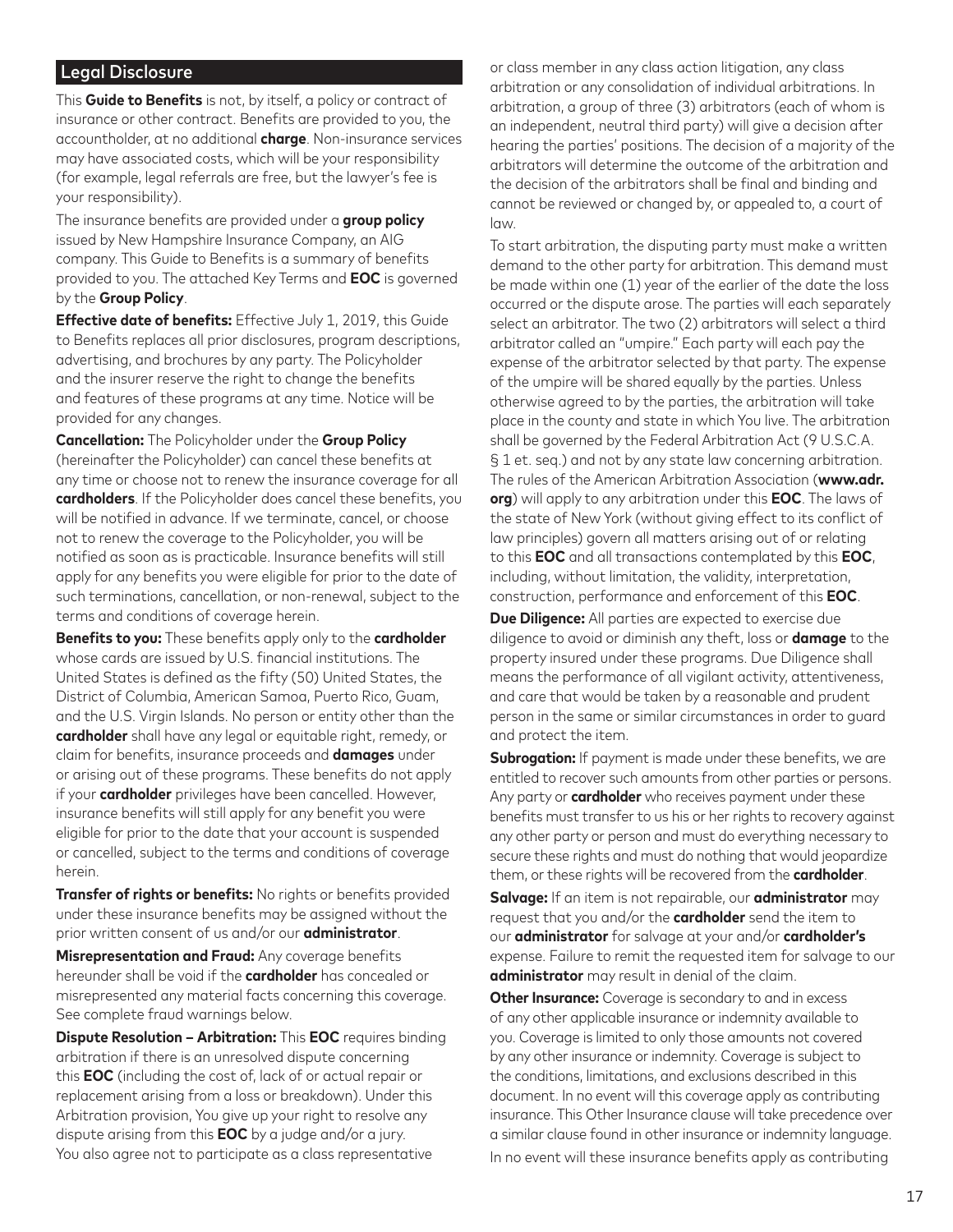insurance. The non-contribution insurance clause will take precedence over the non-contribution clause found in any other insurance policies.

**Severability of Provisions:** If in the future any one or more of the provisions of this **EOC** is, to any extent and for any reason, held to be invalid or unenforceable, then such provision(s) shall be deemed severable from the remaining provisions of the **EOC**. In that event, all other provisions of this **EOC** shall remain valid and enforceable.

Benefits listed in this **EOC** are subject to the conditions, limitations, and exclusions described in each benefit section. Receipt and/or possession of this **EOC** does not guarantee coverage or coverage availability.

This **EOC** is intended as a summary of services, benefits, and coverages and, in case of a conflict between the **EOC** and any master insurance policy(ies) shall control. Provision of services is subject to availability and applicable legal restrictions.

The **EOC** contains the entire agreement between You and Us. Representations or promises made by anyone that are not contained in the **EOC** are not a part of your coverage.